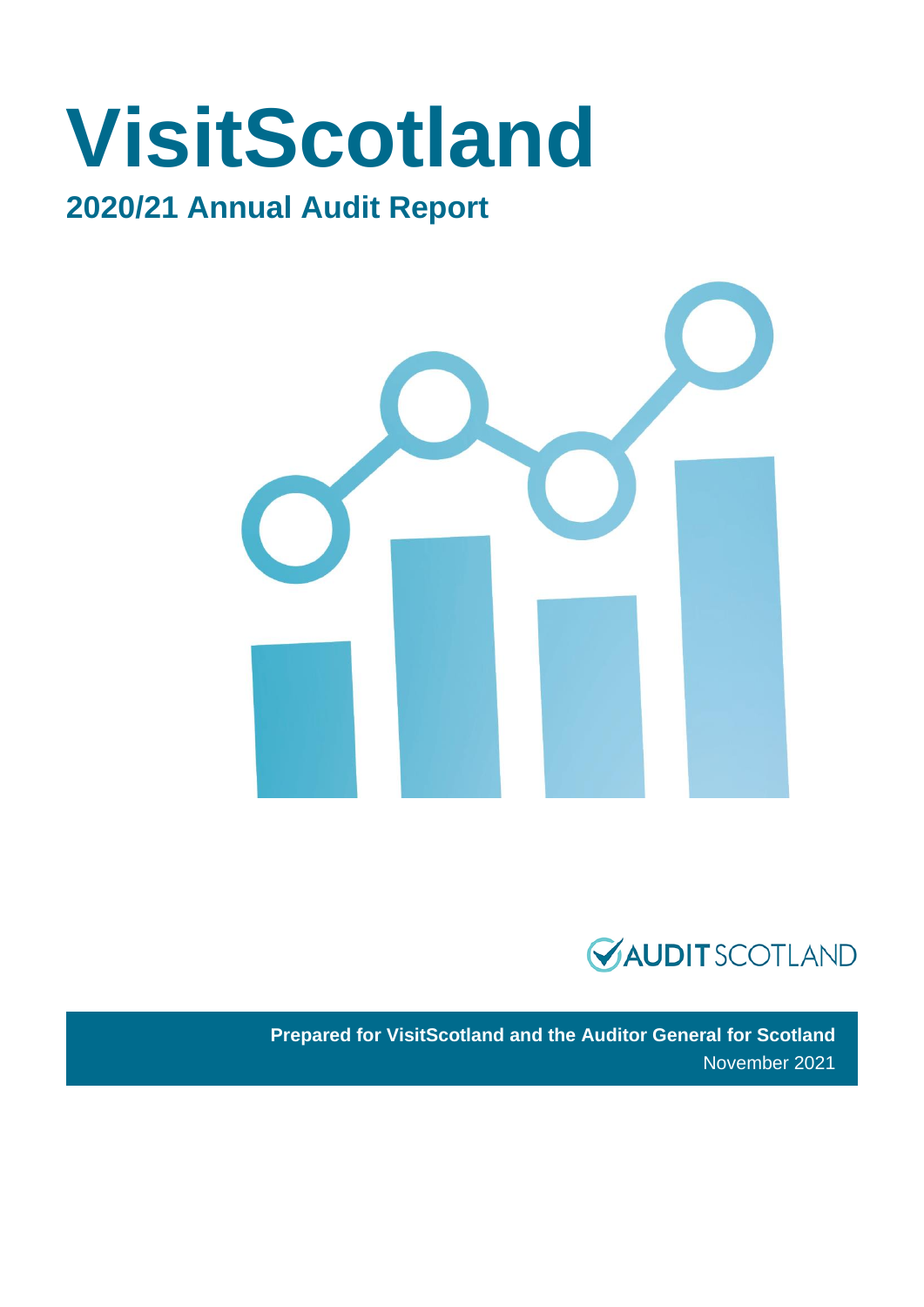## **Contents**

| Key messages                                                   | 3  |
|----------------------------------------------------------------|----|
| <b>Introduction</b>                                            | 4  |
| 1. Audit of 2020/21 annual report and accounts                 | 6  |
| 2. Financial management                                        | 10 |
| 3. Financial sustainability                                    | 13 |
| 4. Governance and transparency                                 | 15 |
| 5. Value for money                                             | 17 |
| Appendix 1. Action plan 2020/21                                | 19 |
| Appendix 2. Significant audit risks                            | 22 |
| Appendix 3. Summary of 2020/21 national performance reports 26 |    |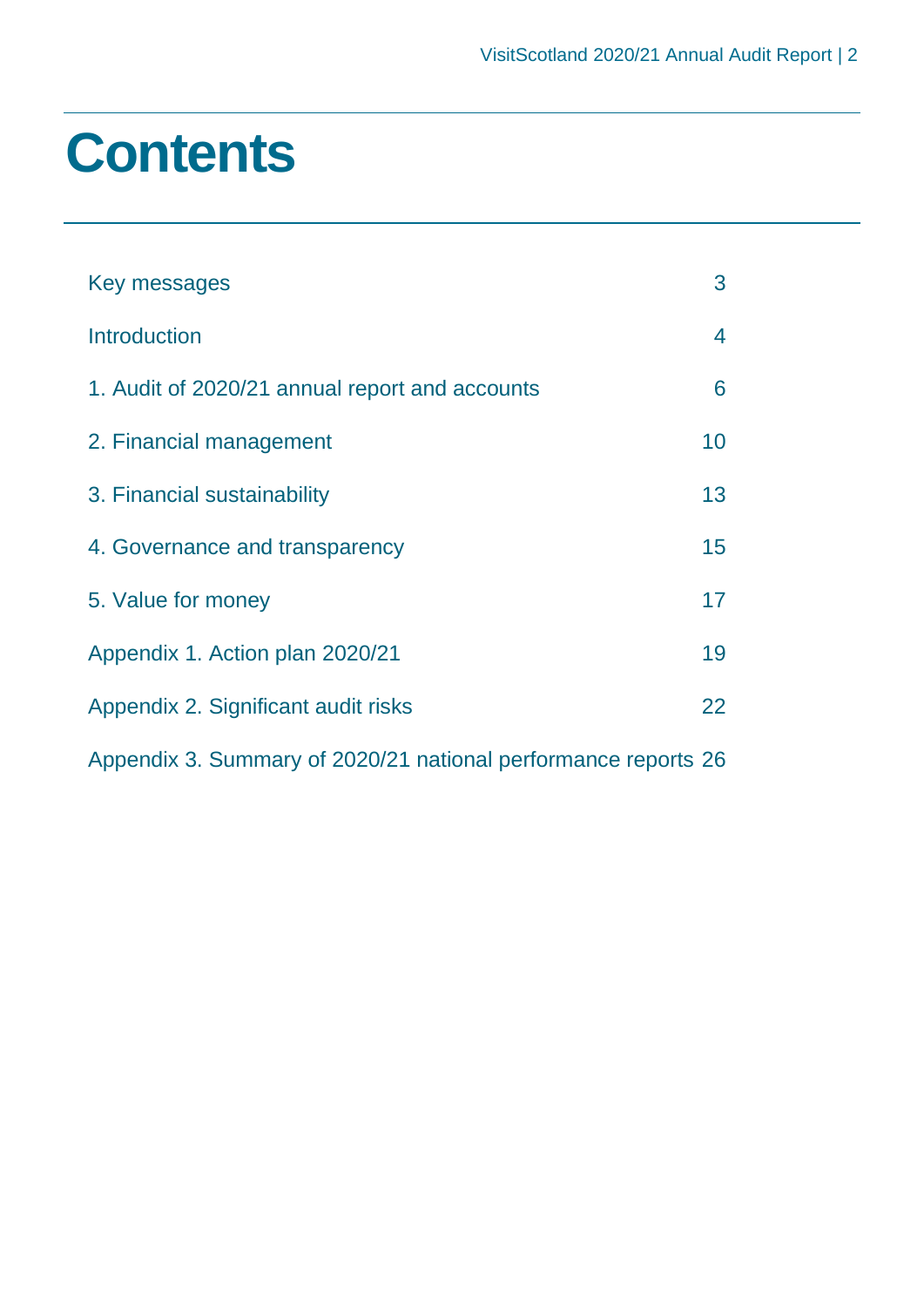## <span id="page-2-0"></span>**Key messages**

### **2020/21 annual report and accounts**

- **1** Our audit opinions on the annual report and accounts are unmodified.
- **2** Due to audit adjustments both the VisitScotland and group net expenditure has been reduced by £2.8 million to £130.1 million. There is no impact on the reserves position.

### **Financial management and sustainability**

- **3** Appropriate and effective financial management is in place. VisitScotland lead role in delivering Covid-19 support schemes to the Tourism and Events Sector had a significant financial impact.
- **4** VisitScotland adapted their systems of internal control to reflect new ways of working and have maintained standards for the prevention and detection of fraud and error.
- **5** The Covid-19 outbreak has had a significant economic impact on the Events and Tourism Sectors. VisitScotland financial plans will need to reflect the medium and longer-term actions required to support economic recovery in future years

#### **Governance, transparency and value for money**

- **6** Arrangements have been adapted to reflect the impact of the Covid-19 pandemic. We have considered these measures and have concluded that VisitScotland has appropriate and effective governance.
- **7** In light of the impact of the Covid-19 pandemic and the importance of virtual access VisitScotland should continue to review the information that is available to the public on the website.
- **8** VisitScotland's Best Value policy demonstrates its commitment to continuous improvement.
- **9** There are appropriate performance management arrangements in place, but the reporting of service performance levels was paused as the organisation supported the response to the Covid-19 pandemic.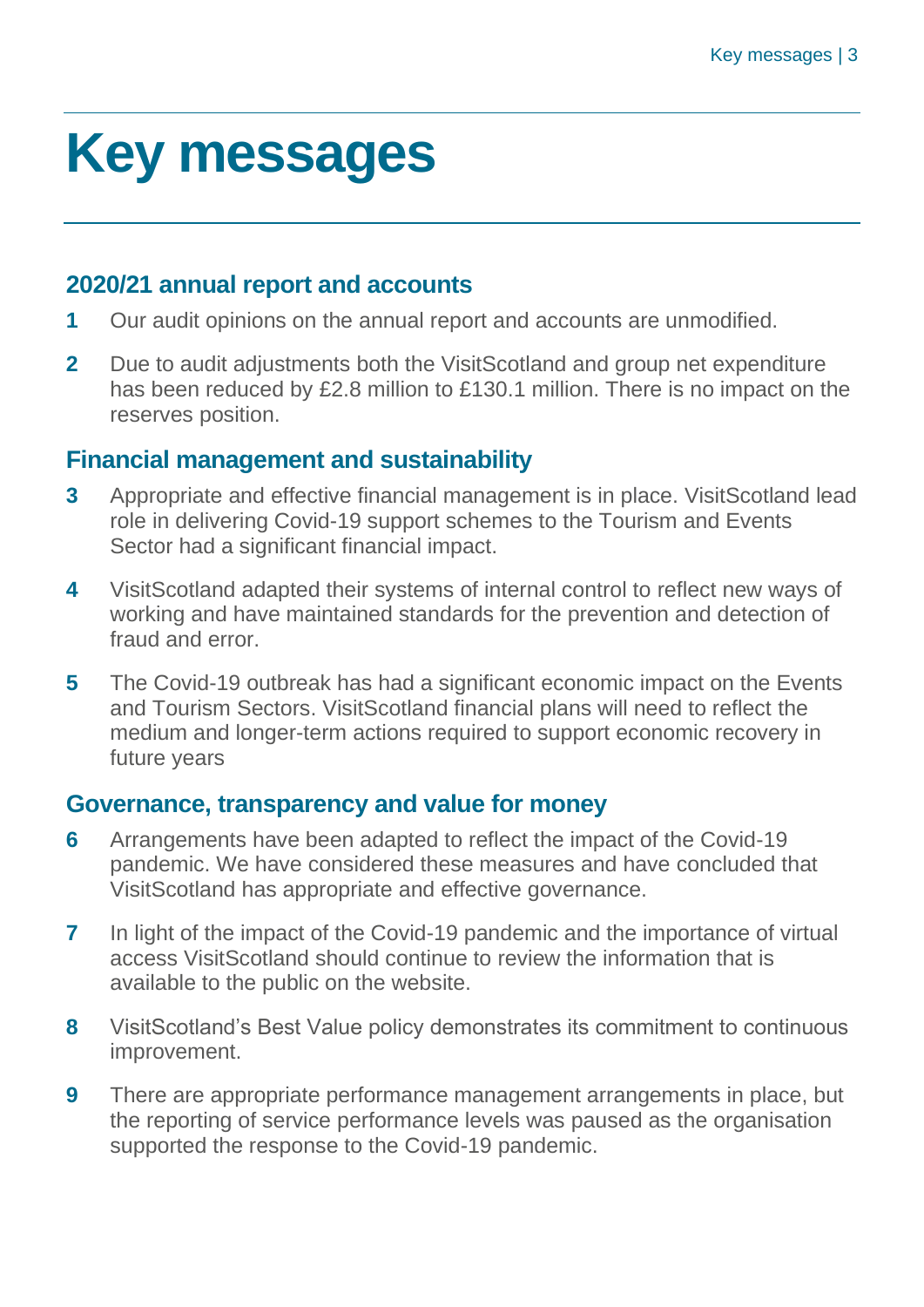## <span id="page-3-0"></span>**Introduction**

**1.** This report summarises the findings from our 2020/21 audit of VisitScotland.

**2.** The scope of our audit was set out in our Annual Audit Plan presented to the May 2021 meeting of the Audit and Risk Committee. This report comprises the findings from:

- an audit of the body's annual report and accounts
- consideration of the four audit dimensions that frame the wider scope of public audit set out in the [Code of Audit Practice 2016.](http://www.audit-scotland.gov.uk/report/code-of-audit-practice-2016)

**3.** The main elements of our audit work in 2020/21 have been:

- an audit of the VisitScotland's 2020/21 annual report and accounts including the issue of an independent auditor's report setting out our opinions
- a review of the VisitScotland's key financial systems
- consideration of the four audit dimensions.

**4.** The global coronavirus pandemic has had a considerable impact on VisitScotland during 2020/21. Risks related to the pandemic were included in our Annual Audit Plan, and we have adapted our planned work to address any new emerging risks.

#### **Adding value through the audit**

**5.** We add value to the VisitScotland through the audit by:

- identifying and providing insight on significant risks, and making clear and relevant recommendations
- sharing intelligence and good practice through our national reports [\(Appendix 3\)](#page-25-0) and good practice guides
- providing clear and focused conclusions on the appropriateness, effectiveness and impact of corporate governance, performance management arrangements and financial sustainability.

#### **Responsibilities and reporting**

**6.** VisitScotland has primary responsibility for ensuring the proper financial stewardship of public funds. This includes preparing an annual report and accounts that are in accordance with the accounts direction from the Scottish **Ministers**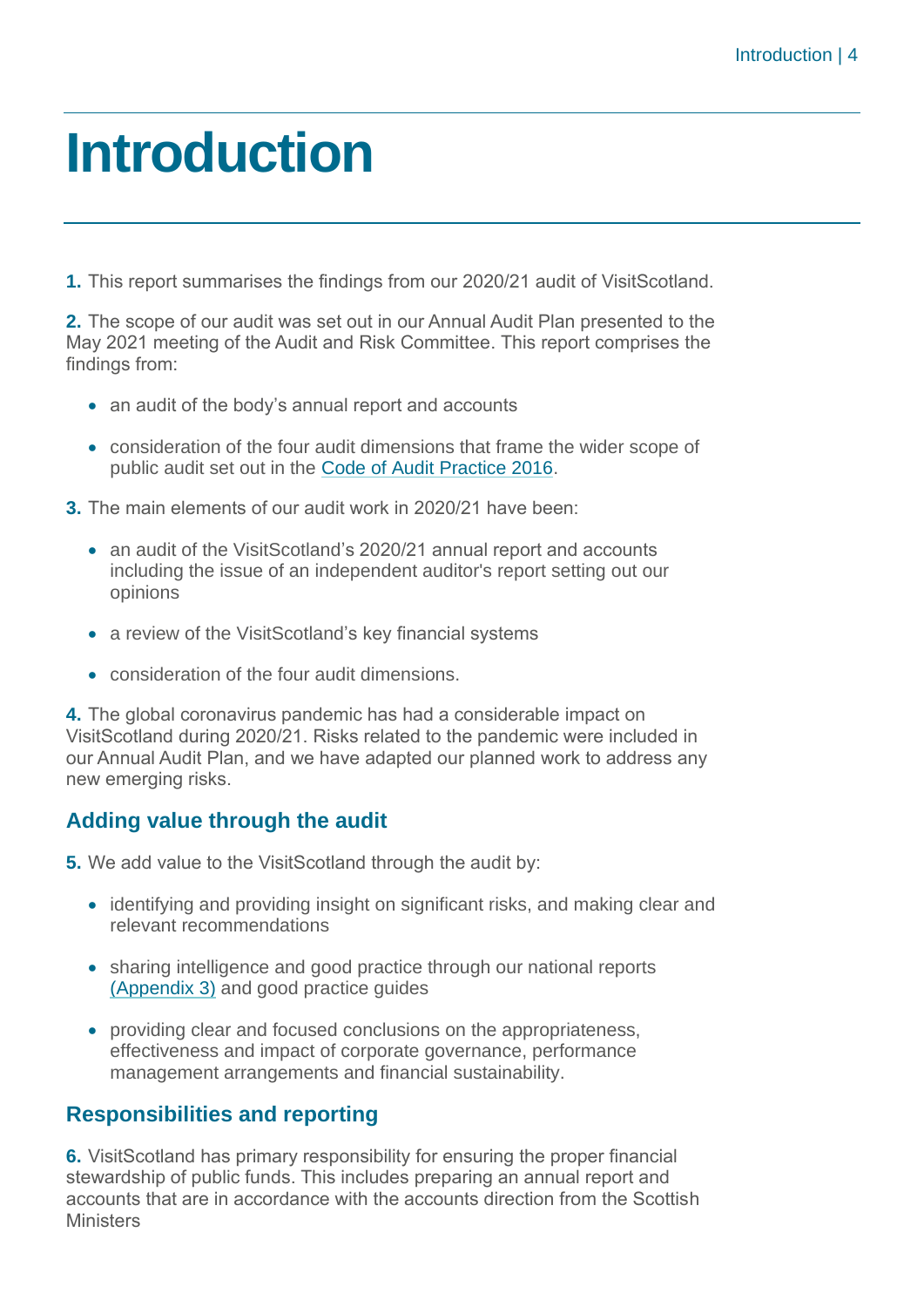**7.** VisitScotland is also responsible for establishing appropriate and effective arrangements for governance, propriety and regularity.

**8.** Our responsibilities as independent auditor are established by the Public Finance and Accountability (Scotland) Act 2000 and the [Code of Audit Practice](https://www.audit-scotland.gov.uk/report/code-of-audit-practice-2016)  [2016,](https://www.audit-scotland.gov.uk/report/code-of-audit-practice-2016) and supplementary guidance and International Standards on Auditing in the UK. As public sector auditors we give independent opinions on the annual report and accounts.

**9.** Additionally, we conclude on the financial position and arrangements for securing financial sustainability, the suitability and effectiveness of corporate governance arrangements and the appropriateness and effectiveness of the performance management arrangements. Further details of the respective responsibilities of management and the auditor can be found in the [Code of](http://auditscotland.spideronline.co.uk/report/code-of-audit-practice-2016)  [Audit Practice 2016.](http://auditscotland.spideronline.co.uk/report/code-of-audit-practice-2016)

**10.** This report raises matters from our audit. Weaknesses or risks identified are only those which have come to our attention during our normal audit work and may not be all that exist. Communicating these does not absolve management from its responsibility to address the issues we raise and to maintain adequate systems of control.

**11.** Our annual audit report contains an agreed action plan at [Appendix 1](#page-18-0) setting out recommendations, responsible officers and dates for implementation. It also includes actions from last year and the progress that has been made.

#### **Auditor Independence**

**12.** Auditors appointed by the Accounts Commission or Auditor General must comply with the Code of Audit Practice and relevant supporting guidance. When auditing the financial statements auditors must comply with professional standards issued by the Financial Reporting Council and those of the professional accountancy bodies.

**13.** We can confirm that we comply with the Financial Reporting Council's Ethical Standard. We can also confirm that we have not undertaken any nonaudit related services and therefore the 2020/21 audit fee of £75,380 as set out in our Annual Audit Plan remains unchanged. We are not aware of any relationships that could compromise our objectivity and independence.

**14.** This report is addressed to both VisitScotland and the Auditor General for Scotland and will be published on Audit Scotland's website [www.audit](http://www.audit-scotland.gov.uk/)[scotland.gov.uk](http://www.audit-scotland.gov.uk/) in due course. We would like to thank the management and staff who have been involved in our work for their cooperation and assistance during the audit.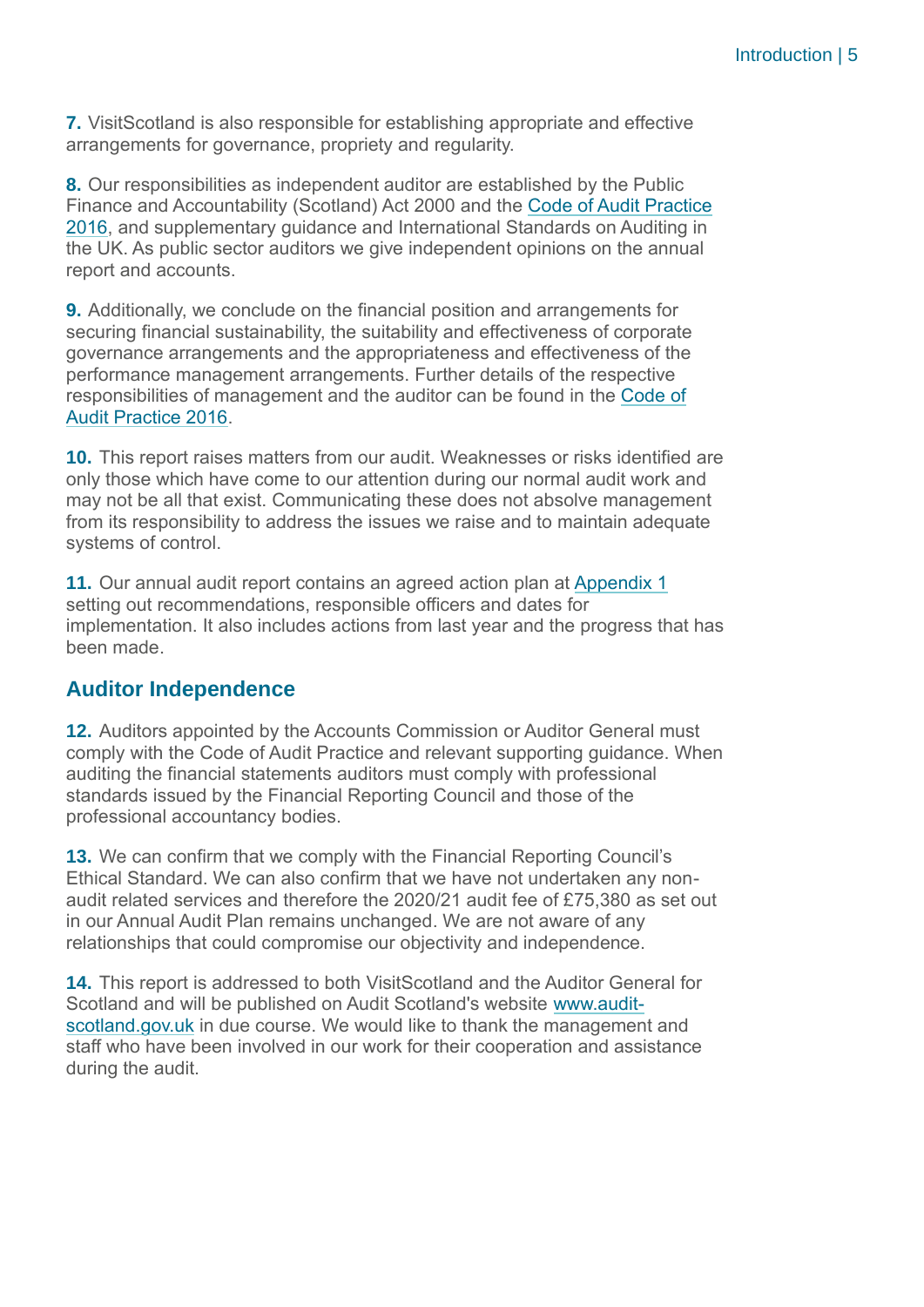## <span id="page-5-0"></span>**1. Audit of 2020/21 annual report and accounts**

The principal means of accounting for the stewardship of resources and performance.

### **Main judgements**

Our audit opinions on the annual report and accounts are unmodified.

Due to audit adjustments both the VisitScotland and group net expenditure has been reduced by £2.8 million to £130.1 million. There is no impact on the reserves position.

#### **Our audit opinions on the annual report and accounts are unmodified**

**15.** The annual report and accounts for the year ended 31 March 2021 were approved by the board on 9 December 2021. As reported in the independent auditor's report:

- the financial statements give a true and fair view and were properly prepared in accordance with the financial reporting framework
- expenditure and income were regular and in accordance with applicable enactments and guidance
- the audited part of the remuneration and staff report, performance report and governance statement were all consistent with the financial statements and properly prepared in accordance with the relevant legislation and directions made by Scottish Ministers.

#### **The annual report and accounts were provided on time and the Covid-19 pandemic had a limited impact on the audit process**

**16.** A complete annual report and accounts was presented for audit, in line with our agreed timetable, on 6 September 2021. The working papers were of a good standard and the finance staff provided support to the audit team which helped ensure a smooth audit process.

**17.** VisitScotland and Audit Scotland staff continued to work remotely during the audit. This presents challenges for both teams in resolving queries and providing supporting evidence. Overall, the arrangements worked well, and we would like to thank the finance team for their work and assistance in delivering the audit under difficult circumstances.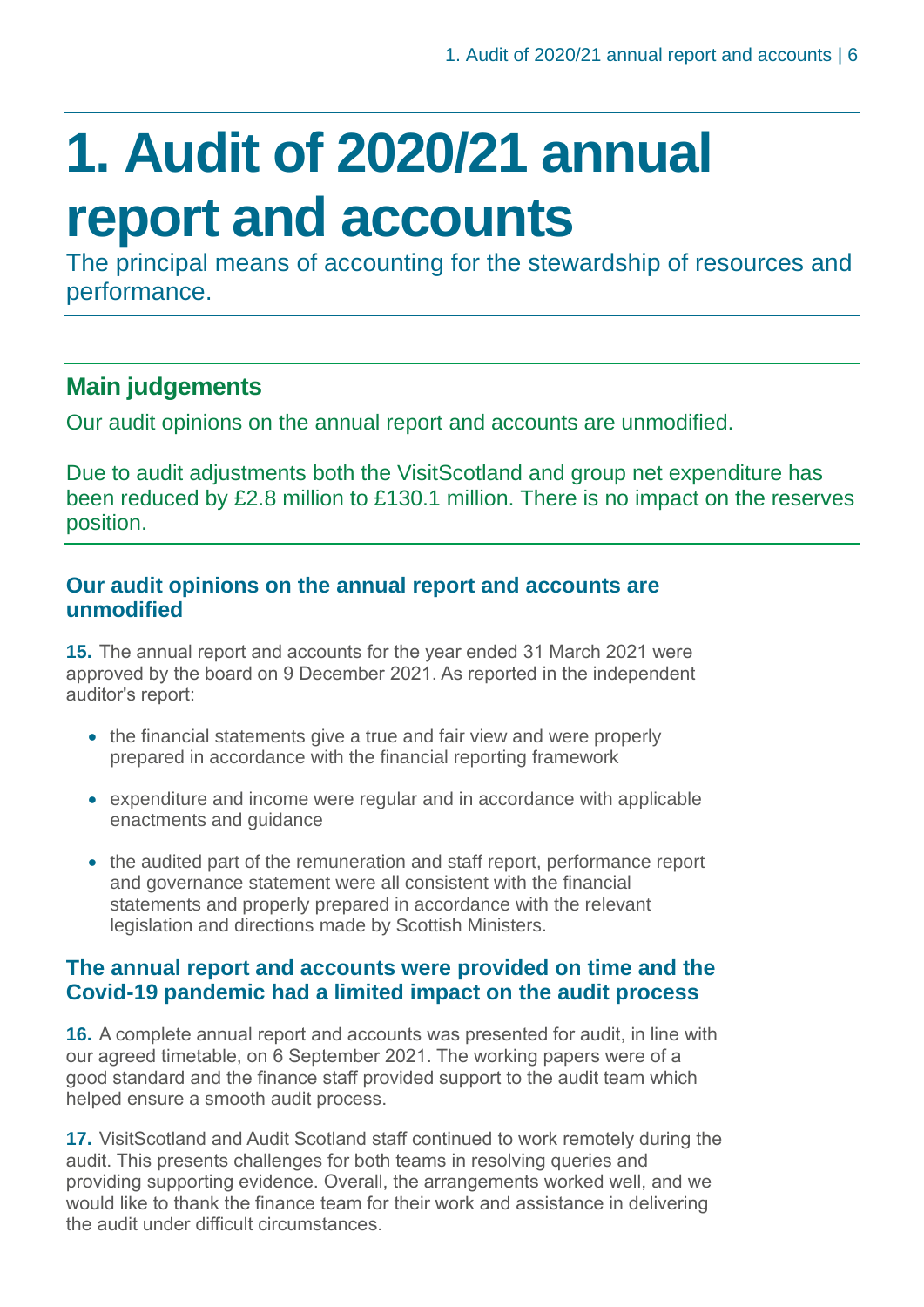**18.** HM Treasury have advised that the forms required for bodies to complete their Whole of Government Accounts (WGA) submission will not be available until December 2021. We will work with management to complete the assurance statement for WGA in due course.

#### **Overall materiality was unchanged from planning and remained at £1.3 million**

**19.** The determination of materiality is based on professional judgement and is informed by our understanding of the entity and what users are likely to be most concerned about in the annual accounts. In assessing performance materiality, we consider factors such as our findings from previous audits, any changes in business processes and the entity's control environment including fraud risks.

**20.** Our initial assessment of materiality was carried out during the planning phase of the audit. On receipt of the unaudited annual report and accounts we reviewed our planning materiality calculations and concluded that they remained appropriate as summarised in [Exhibit](#page-6-0) 1.

#### <span id="page-6-0"></span>**Exhibit 1 Materiality values**

| <b>Materiality level</b>   | <b>Amount</b> |
|----------------------------|---------------|
| <b>Overall materiality</b> | £1.3 million  |
| Performance materiality    | £0.8 million  |
| Reporting threshold        | £65,000       |

Source: Audit Scotland

#### **[Appendix 2](#page-21-0) identifies the main risks of material misstatement and our audit work to address these**

**21.** [Appendix 2](#page-21-0) provides our assessment of risks of material misstatement in the annual report and accounts and any wider audit dimension risks. These risks influence our overall audit strategy, the allocation of staff resources to the audit and indicate how the efforts of the audit team were directed[. Appendix 2](#page-21-0) also identifies the work we undertook to address these risks and our conclusions from this work.

#### **Significant findings from the audit in accordance with ISA 260**

**22.** International Standard on Auditing (UK) 260 requires us to communicate significant findings from the audit to those charged with governance, including our view about the qualitative aspects of the VisitScotland's accounting practices. The significant findings are summarised in [Exhibit](#page-7-0) 2.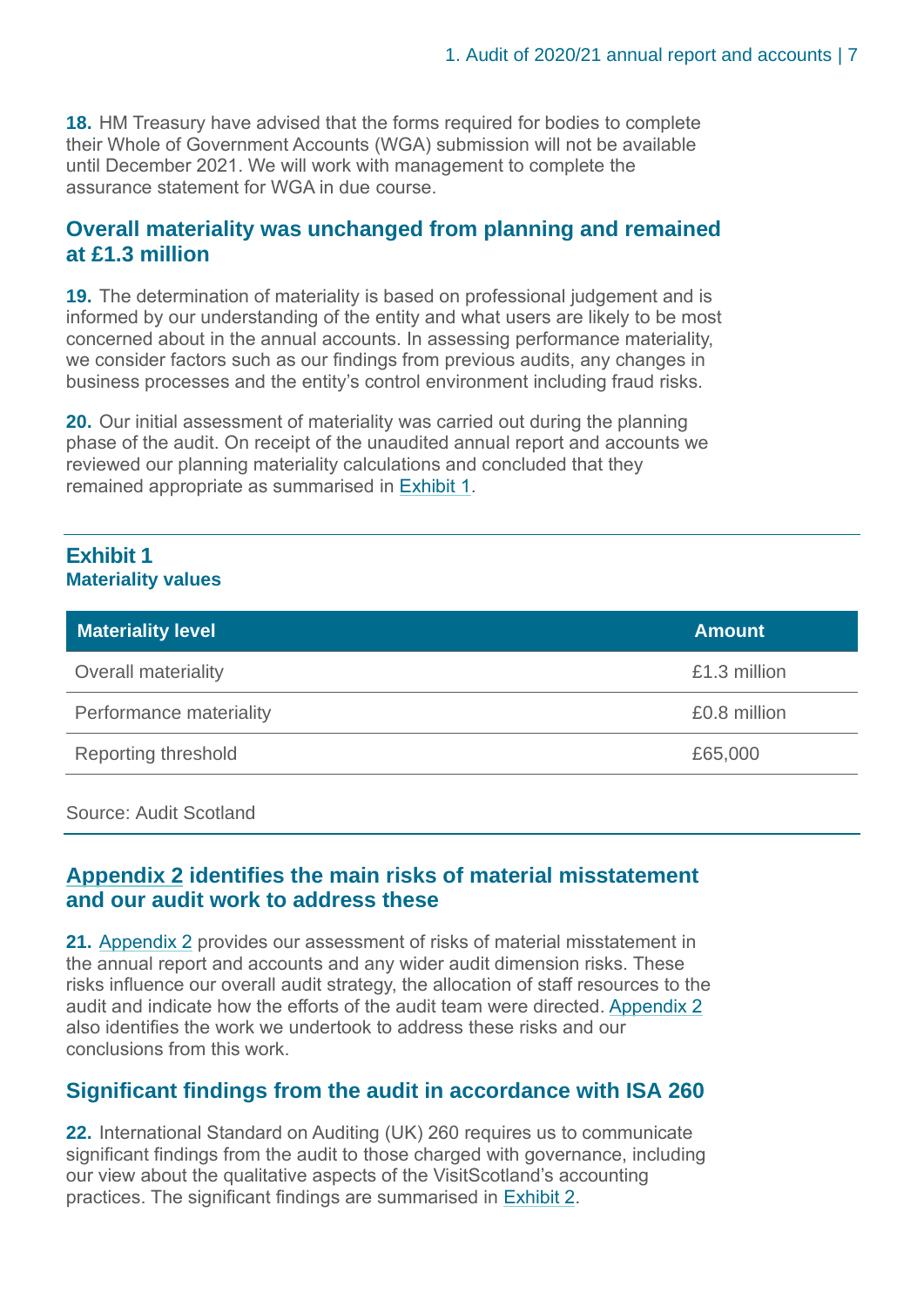#### <span id="page-7-0"></span>**Exhibit 2**

#### **Significant findings from the audit of financial statements**

| <b>Issue</b>                                                                                                                                                                                                                                                                              | <b>Resolution</b>                                                   |  |
|-------------------------------------------------------------------------------------------------------------------------------------------------------------------------------------------------------------------------------------------------------------------------------------------|---------------------------------------------------------------------|--|
| 1. Group Accounts - Cycling World Championships<br><b>Balances</b>                                                                                                                                                                                                                        | This has been amended in the<br>audited annual report and           |  |
| Cycling World Championships (CWC) is a wholly owned<br>subsidiary of VisitScotland. 2020/21 represents the first<br>year that CWC has been subject to audit and fully<br>consolidated in the VisitScotland Group Accounts.                                                                | accounts.                                                           |  |
| In the unaudited accounts for CWC the income from<br>Scottish Government, Glasgow City Council and UK<br>Sport had been recognised under IFRS 15. An accrual<br>was made for unspent funding due back to funding<br>partners to recognise any unspent ringfenced funds.                   |                                                                     |  |
| Following discussions between management and CWC<br>auditors, it has been agreed that the correct accounting<br>treatment was to recognise the funding from Glasgow<br>City Council and UK Sport under IAS 20 with any<br>unspent income, in relation to these grants, being<br>deferred. |                                                                     |  |
| The impact on the VisitScotland Group Statement of<br>Comprehensive Net Expenditure was to decrease 2023<br>UCI Cycling World Championships income and<br>expenditure by £2.2 million.                                                                                                    |                                                                     |  |
| 2. VisitScotland Expenditure Adjustment                                                                                                                                                                                                                                                   | The expenditure has been                                            |  |
| During the audit process VisitScotland were in<br>discussion with the Scottish Government about the                                                                                                                                                                                       | amended in the audited annual<br>report and accounts.               |  |
| allocation of the remaining £2.8 million business support<br>funds.                                                                                                                                                                                                                       | An addendum to the funding letter<br>was received from the Scottish |  |
| This had been accrued as expenditure in the unaudited<br>annual report and accounts as VisitScotland expected to                                                                                                                                                                          | Government reducing the funding<br>provided for 2020/21.            |  |

As small amounts were spread across a number of funds VisitScotland entered into discussion with the Scottish Government about the best way to utilise these funds.

pay this out due to the top up arrangements in place.

The Scottish Government ultimately requested that the funding be returned meaning that the financial statements had to be adjusted to remove £2.8 million expenditure and accrual.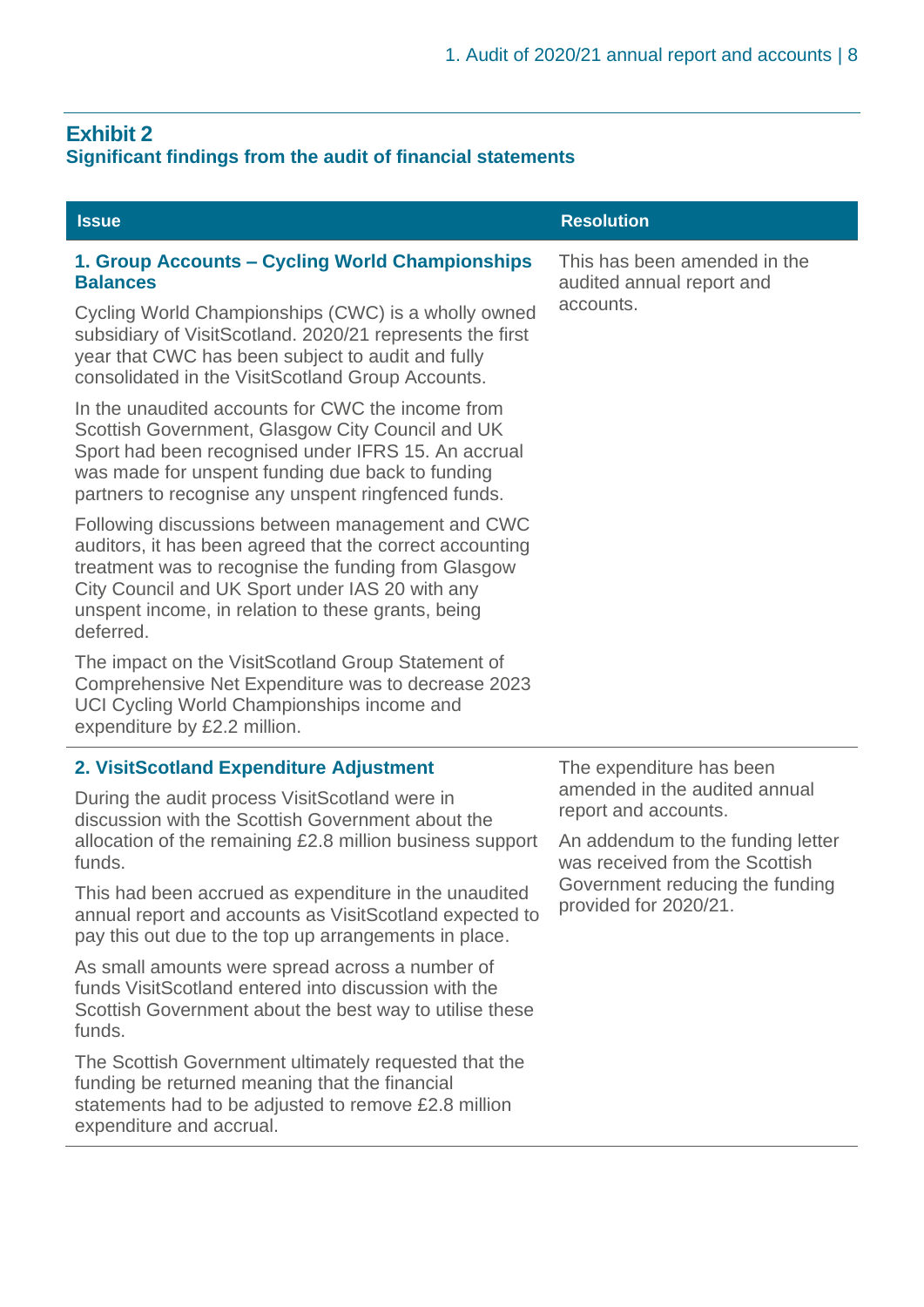| <b>Issue</b>                                                                                                                                                                                                                                                                                                           | <b>Resolution</b>                                         |
|------------------------------------------------------------------------------------------------------------------------------------------------------------------------------------------------------------------------------------------------------------------------------------------------------------------------|-----------------------------------------------------------|
| 3. Remuneration and Staff Report – Fair Pay<br><b>Disclosure</b>                                                                                                                                                                                                                                                       | This has been amended in the<br>audited annual report and |
| The Fair Pay Disclosure included in the 2020/21 annual<br>report and accounts was incomplete.                                                                                                                                                                                                                          | accounts.                                                 |
| The working papers for the Fair Pay Disclosure showed<br>that the ratio had not been calculated in line with the<br>requirements of the 2020/21 Government's Financial<br>Reporting Manual. This also resulted in a prior period<br>adjustment as the same methodology had been applied<br>to the comparative figures. |                                                           |
| The impact of this was to change the ratio from 5.29 to<br>5.38 (5.63 to 5.38 for 2019/20) and the median<br>remuneration from £29,457 to £30,216 (£27,245 to<br>£29,293 for 2019/20).                                                                                                                                 |                                                           |
|                                                                                                                                                                                                                                                                                                                        |                                                           |

Source: Audit Scotland

**23.** Last year our Annual Audit Report highlighted that the external valuer, Graham and Sibbald, had included a 'material valuation uncertainty' clause due to the impact of the Covid-19 pandemic. We can confirm that the assets have again been revalued and that this material valuation uncertainty clause has now been removed by the valuer.

#### **All identified misstatements have been corrected in the audited accounts**

**24.** As detailed in [Exhibit 2](#page-7-0) the overall impact of the above misstatements is that both the VisitScotland and group net expenditure has been reduced by £2.8 million to £130.1 million. There is no impact on the reserves position.

**25.** We have concluded that the misstatements identified arose from issues that have been isolated and identified in their entirety and do not indicate further systemic error. It is our responsibility to request that all misstatements, other than those below the reporting threshold are corrected, although the final decision on making the correction lies with those charged with governance considering advice from senior officers and materiality.

**26.** There were no uncorrected misstatements.

#### **Good progress was made on prior year recommendations**

**27.** VisitScotland has made good progress in implementing our prior year audit recommendations as detailed in [Appendix 1.](#page-18-0)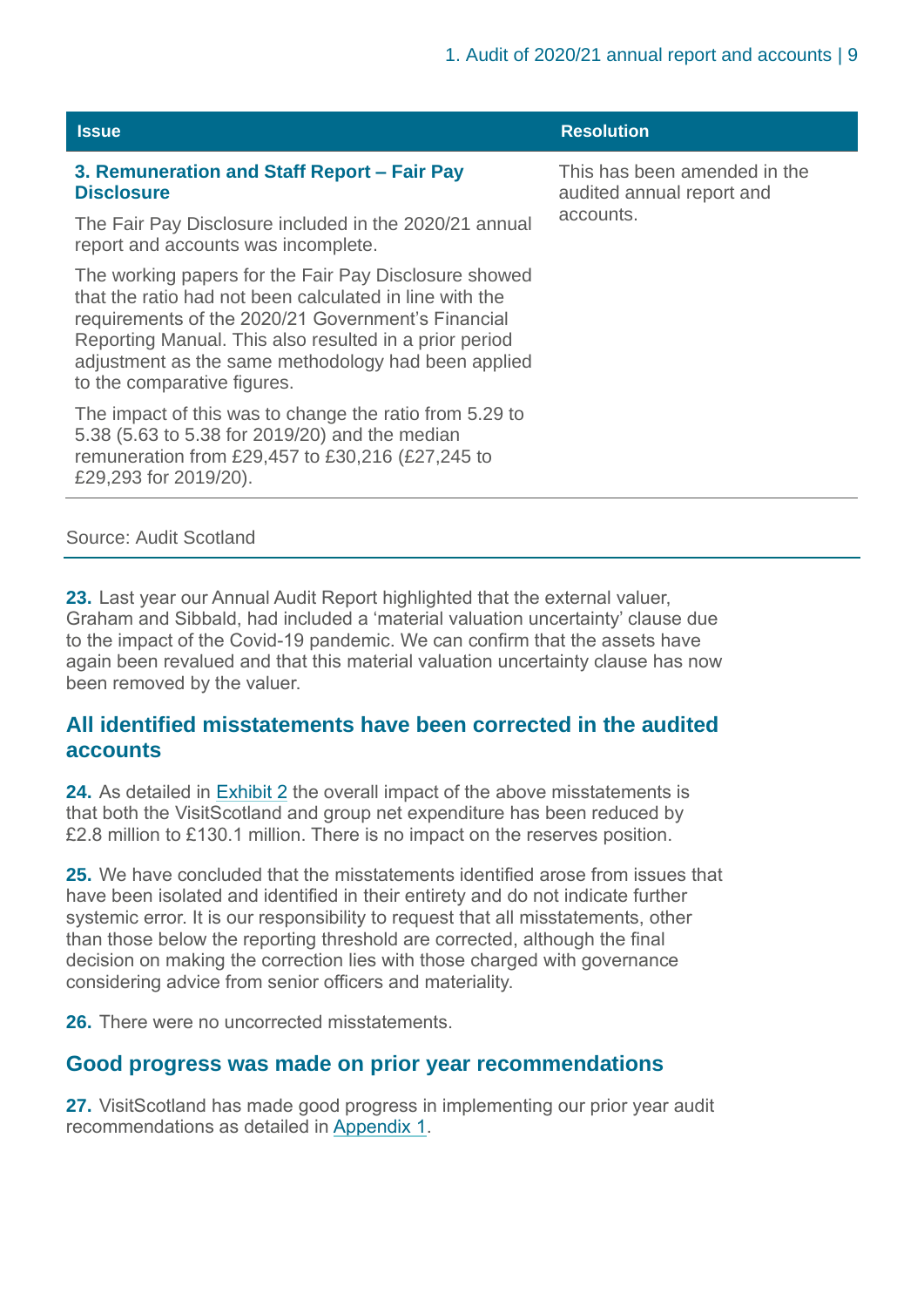## <span id="page-9-0"></span>**2. Financial management**

Financial management is about financial capacity, sound budgetary processes and whether the control environment and internal controls are operating effectively.

### **Main judgements**

Appropriate and effective financial management is in place. VisitScotland lead role in delivering Covid-19 support schemes to the Tourism and Events Sector had a significant financial impact.

VisitScotland adapted their systems of internal control to reflect new ways of working and have maintained standards for the prevention and detection of fraud and error.

### **VisitScotland operated within its revised budget in 2020/21**

<span id="page-9-1"></span>**28.** The main financial objective for VisitScotland is to ensure that the financial outturn for the year is within the budget allocated by Scottish Ministers. VisitScotland has reported a revenue resource outturn of £122.6 million against its overall budget for 2020/21, achieving breakeven at the year-end. The financial performance against Departmental Expenditure Limits (DEL) is shown in [Exhibit](#page-9-1) 3.

#### **Exhibit 3 Performance against DEL in 2020/21**

| <b>Performance</b> | <b>Initial budget</b> | <b>Final budget</b> | <b>Outturn</b> | Over/(under)<br>spend |
|--------------------|-----------------------|---------------------|----------------|-----------------------|
|                    | £m                    | £m                  | £m             | £m                    |
| Resource DEL       | 41.1                  | 122.6               | 122.6          | breakeven             |
| Capital DEL        | 5.3                   | 6.3                 | 6.3            | breakeven             |
| <b>Total DEL</b>   | 46.4                  | 128.9               | 128.9          |                       |

Source: VisitScotland 2021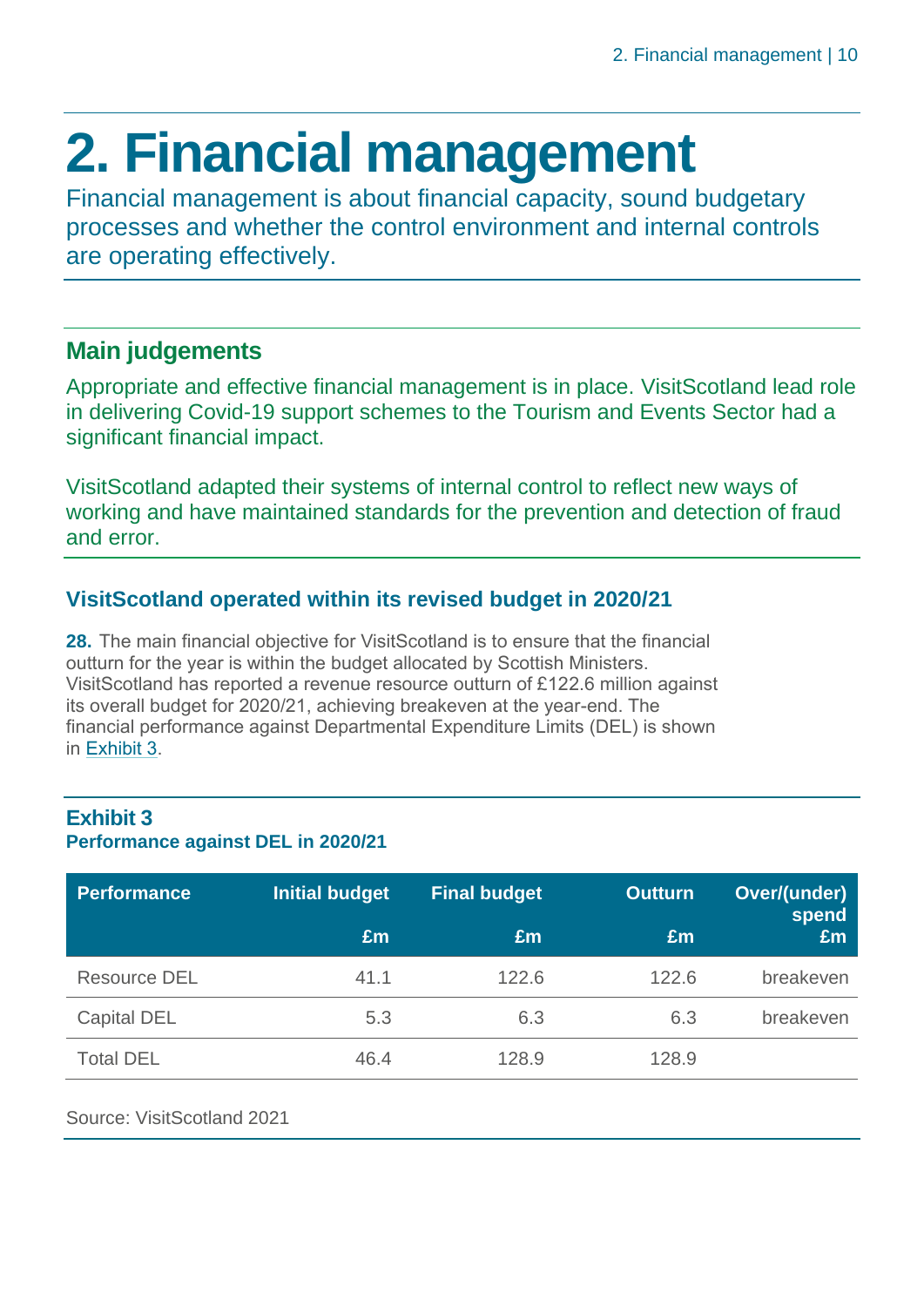#### **Budget processes were appropriate and the response to the Covid-19 pandemic had a significant financial impact for VisitScotland**

**29.** VisitScotland's budget was increased as part of the Autumn and Spring Budget revisions. Additional funding from the Scottish Government for Covid-19 support totalled £78.8 million. The other major areas of additional expenditure or reduced income at VisitScotland included:

- Overall income was reduced by 87 per cent on previous year, a reduction of £3.8 million. Income from commercial sources and retail outlets reduced by £3.4 million, equivalent to a 96 per cent reduction. All Visitor Information Centres were closed for much of the year and VisitScotland did not receive any income from the Quality Assurance Scheme for hotels and guest houses as the service was not delivered during the year. Other income reduced by £0.4 million (down 47 per cent).
	- £0.5 million in additional funding was received to support operational activities in the delivery of the Covid-19 business support schemes.
	- Expenditure on core activity was reduced as many organisations within the sector were closed due to Covid-19 restrictions, resulting in an underspend in VisitScotland's core budget.

**30.** VisitScotland redirected underspends in core budgets to invest in digital capacity and associated platforms as well as reallocating £1.8 million of core budget to supplement the Covid-19 Business Support Grants funds.

**31.** We observed that senior management and the board continued to receive regular and accurate financial information on VisitScotland's financial position.

#### **VisitScotland was the lead body for delivering Covid-19 grant funding schemes to the Tourism and Events Sector**

**32.** During 2020, the Scottish Government requested that VisitScotland administer a number of schemes on their behalf to provide support to organisations and individuals in the Tourism and Events Sector. VisitScotland received £78.8 million of Government funding during the year and utilised £1.8 million of its own core budget to top up the funds available for these Schemes to £80.6 million.

**33.** By March 2021, VisitScotland had distributed £50.1 million of grants. A further £30.5 million expenditure was accrued to meet the commitments which existed at 31 March 2021. We noted that VisitScotland kept in regular communication with the Scottish Government on the delivery of the schemes including obtaining agreement on the accounting treatment given read across with other bodies providing similar Covid-19 support. Small underspends remained across a number of the schemes and, following discussion with the Scottish Government, the 2020/21 funding was reduced by £2.8 million.

**34.** VisitScotland do not normally administer funding programmes of this nature and had to introduce new systems and processes at speed. VisitScotland's budget was increased by £0.5 million to cover expenditure on additional staff resources and systems.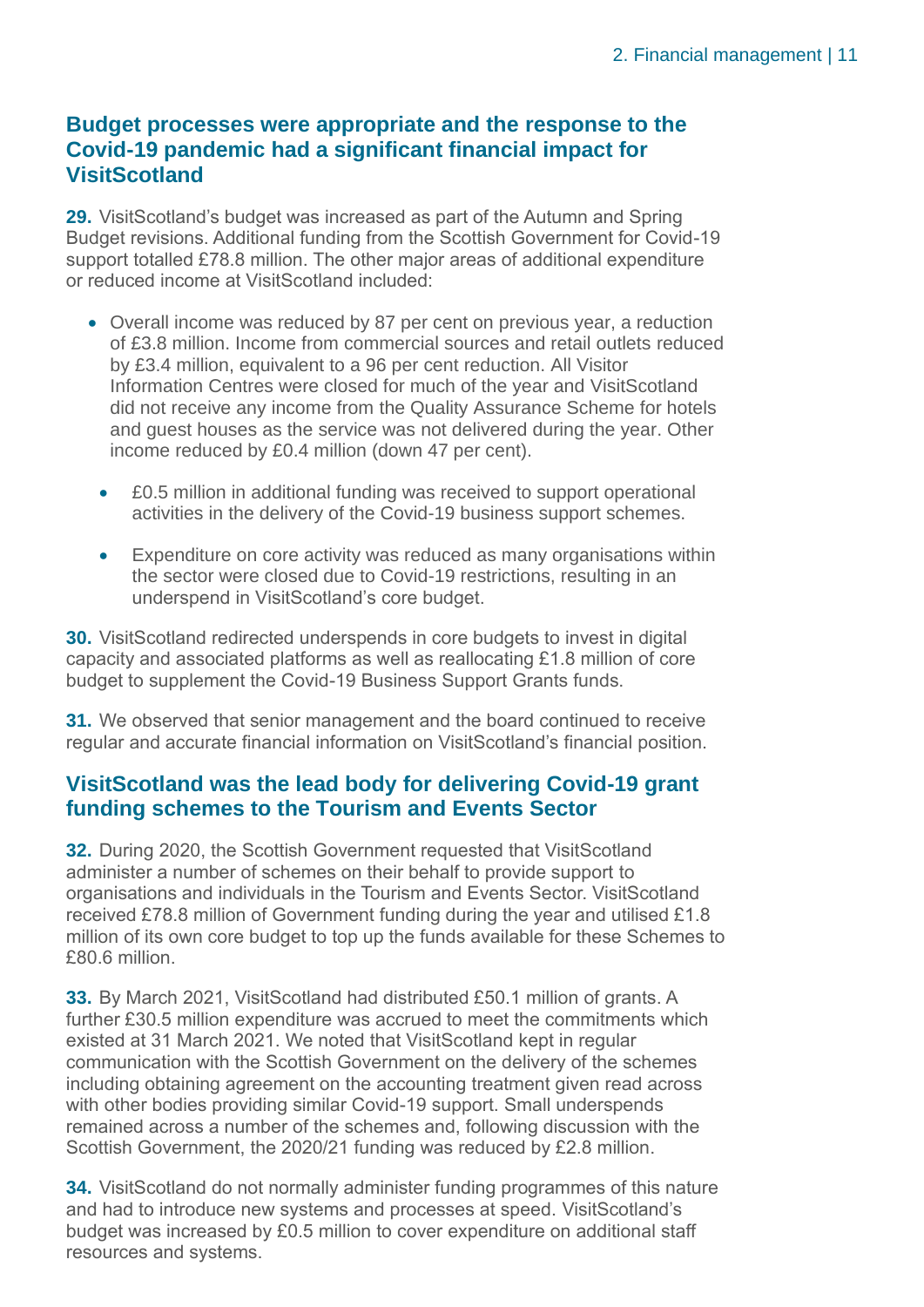**35.** In our view VisitScotland implemented adequate systems for recording and processing grant transactions and put appropriate measures in place to reduce the risk of fraudulent or erroneous payments.

#### **Financial systems of internal control are operating effectively**

**36.** Our management letter presented to the Audit and Risk Committee in July 2021 included our findings from the review of systems of internal controls. We concluded that the controls tested were operating effectively. No significant internal control weaknesses were identified which could affect VisitScotland's ability to record, process, summarise and report financial and other relevant data to result in a material misstatement in the financial statements.

#### **Internal audit concluded that the framework of governance, risk management and controls provides reasonable assurance**

**37.** VisitScotland's internal audit function is carried out by Azets. The Public Sector Internal Audit Standards (PSIAS) require the 'chief audit executive' to provide an annual internal audit opinion and report that can be used to inform the annual governance statement. The opinion provided in 2020/21 is that of 'reasonable assurance' on the organisation's governance framework, internal controls, effective and efficient achievement of objectives and the management of key risks. For the above reviews, only minor recommendations and areas of improvements were identified.

**38.** We reviewed VisitScotland's internal audit function in terms of International Standard on Auditing (UK) 610 (Using the Work of Internal Auditors) to determine the extent to which we could use the work of internal audit. We have placed reliance on the work of internal audit on Covid-19 support funds.

#### **Standards of conduct and arrangements for the prevention and detection of fraud and error are appropriate**

**39.** There are appropriate arrangements for the prevention and detection of fraud, error and irregularities. VisitScotland is responsible for establishing arrangements for the prevention and detection of fraud, error and irregularities, bribery and corruption. Furthermore, the board is responsible for ensuring that its affairs are managed in accordance with proper standards of conduct by putting effective arrangements in place.

**40.** We have reviewed the arrangements in place to maintain standards of conduct including fraud and other related policies. There are established procedures for preventing and detecting any breaches of these standards including any instances of corruption.

**41.** The National Fraud Initiative (NFI) is a counter-fraud exercise across the UK public sector which aims to prevent and detect fraud. VisitScotland has made good progress in their work to investigate the matches.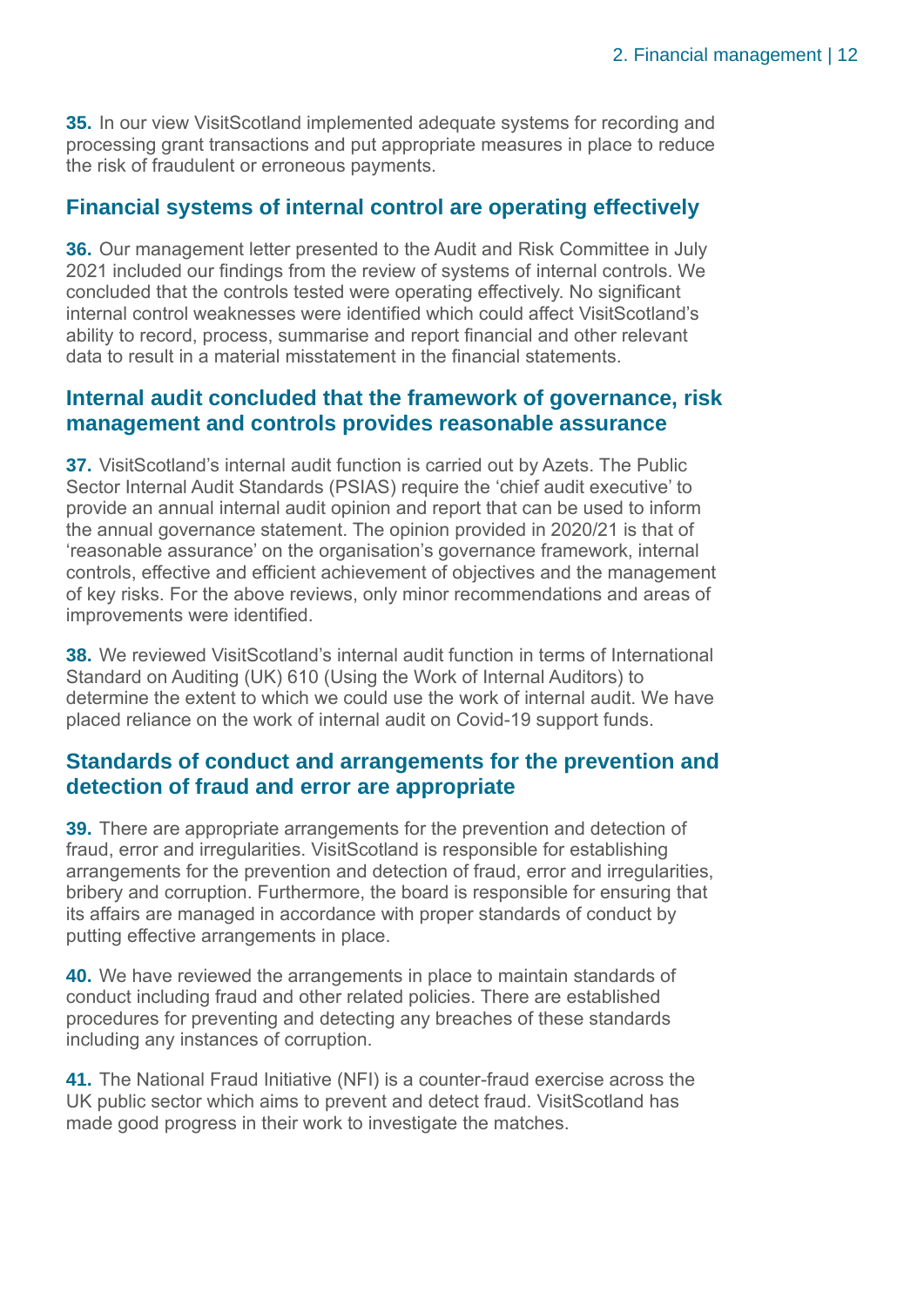## <span id="page-12-0"></span>**3. Financial sustainability**

Financial Sustainability looks forward to the medium and long-term to consider whether a body is planning effectively to continue to deliver its services.

### **Main judgements**

The Covid-19 outbreak has had a significant economic impact on the Events and Tourism Sectors. VisitScotland financial plans will need to reflect the medium and longer-term actions required to support economic recovery in future years.

#### **VisitScotland's medium-term financial plan should be revised to reflect the impact of the Covid 19 pandemic**

**42.** The financial impact of the pandemic on VisitScotland is likely to extend across several years. The economic impact on the Events and Tourism Sector has been severe during 2020 and 2021. VisitScotland's medium to long-term financial plan will need to reflect the actions needed to support the economic recovery of organisations and businesses within this Sector.

**43.** In 2021, VisitScotland reorganised some of its corporate functions to provide focus on financial planning and create better linkages with performance reporting. The adoption of a revised corporate plan linked to the STERG Action plan will provide the basis for financial planning in the medium and longer-term.

**44.** It is acknowledged that this work is at an early stage and therefore it is important that sufficient resources are secured to ensure that VisitScotland has the necessary knowledge and skills to successfully support this work.

### **Recommendation 1**

VisitScotland should keep under review the adequacy of the resource requirements across the organisation to ensure that there is sufficient capacity to successfully support longer-term financial sustainability through effective financial planning and performance reporting.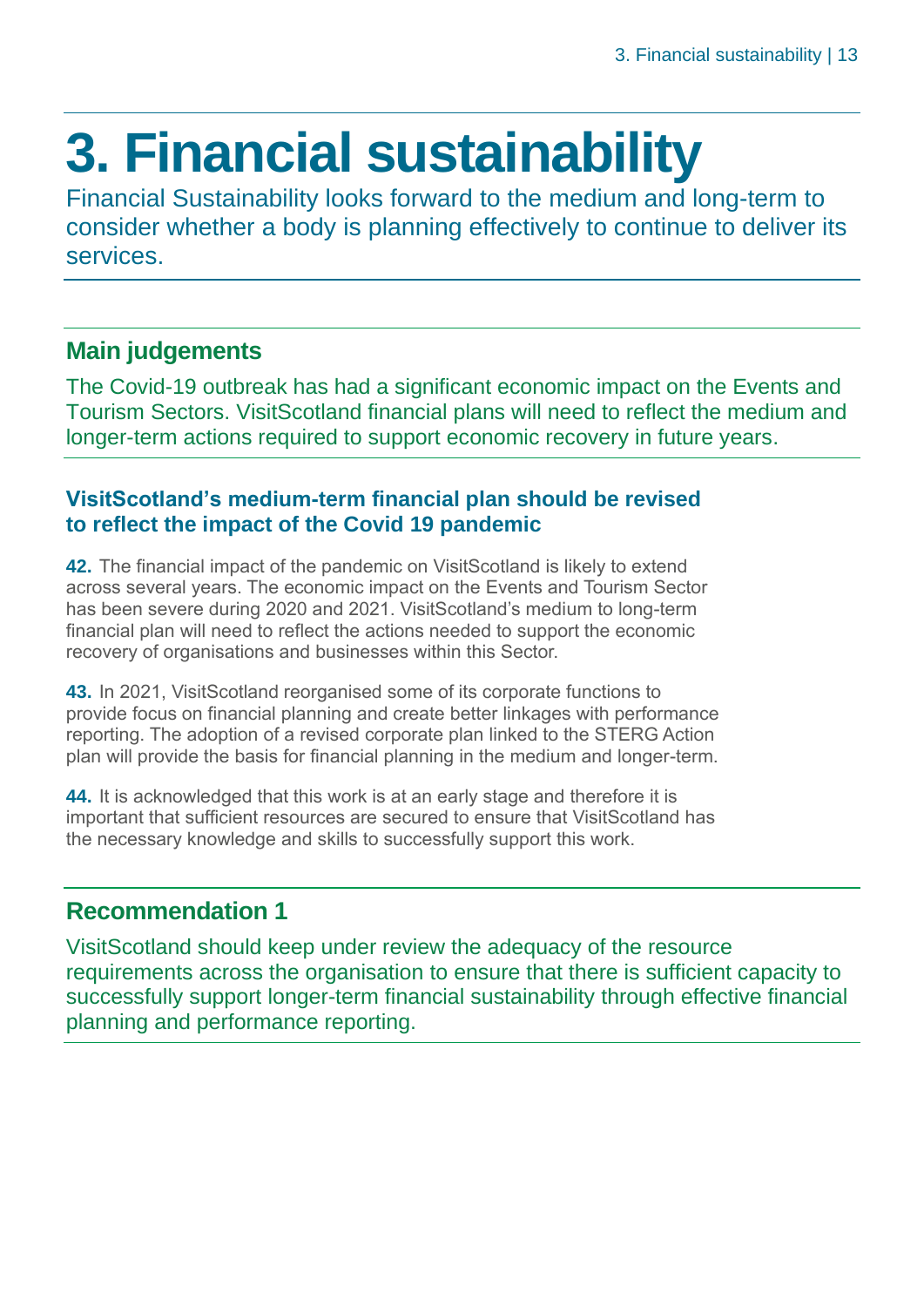#### **VisitScotland consolidated and transferred all existing Local Government Pension Schemes into the Lothian Pension Fund**

**45.** We reported in 2018/19 that VisitScotland was exploring options to help ensure value for money and the longer-term sustainability of its pension schemes. VisitScotland was a member of several Local Government Pension Schemes (LGPS), the majority of which had reducing membership amongst existing staff. VisitScotland also faced additional employer contribution costs as a result of the relatively small number of participants.

**46.** In August 2020, the Scottish Public Pensions Agency (SPPA) approved a Direction Order allowing VisitScotland to consolidate and transfer all existing LGPS schemes into the Lothian Pension Fund (LPF). Throughout the year there was a bulk transfer of all assets and liabilities from each fund into the LPF. The LPF now holds all assets and liabilities in respect of the Employer's share of the LGPS.

**47.** In addition, following discussions between VisitScotland and trustees of the British Tourism Board Pension Fund, an agreement has been reached on VisitScotland's employer contributions rate. This has reduced from 25.1 per cent to 24.2 per cent resulting in a saving of £0.1 million per year.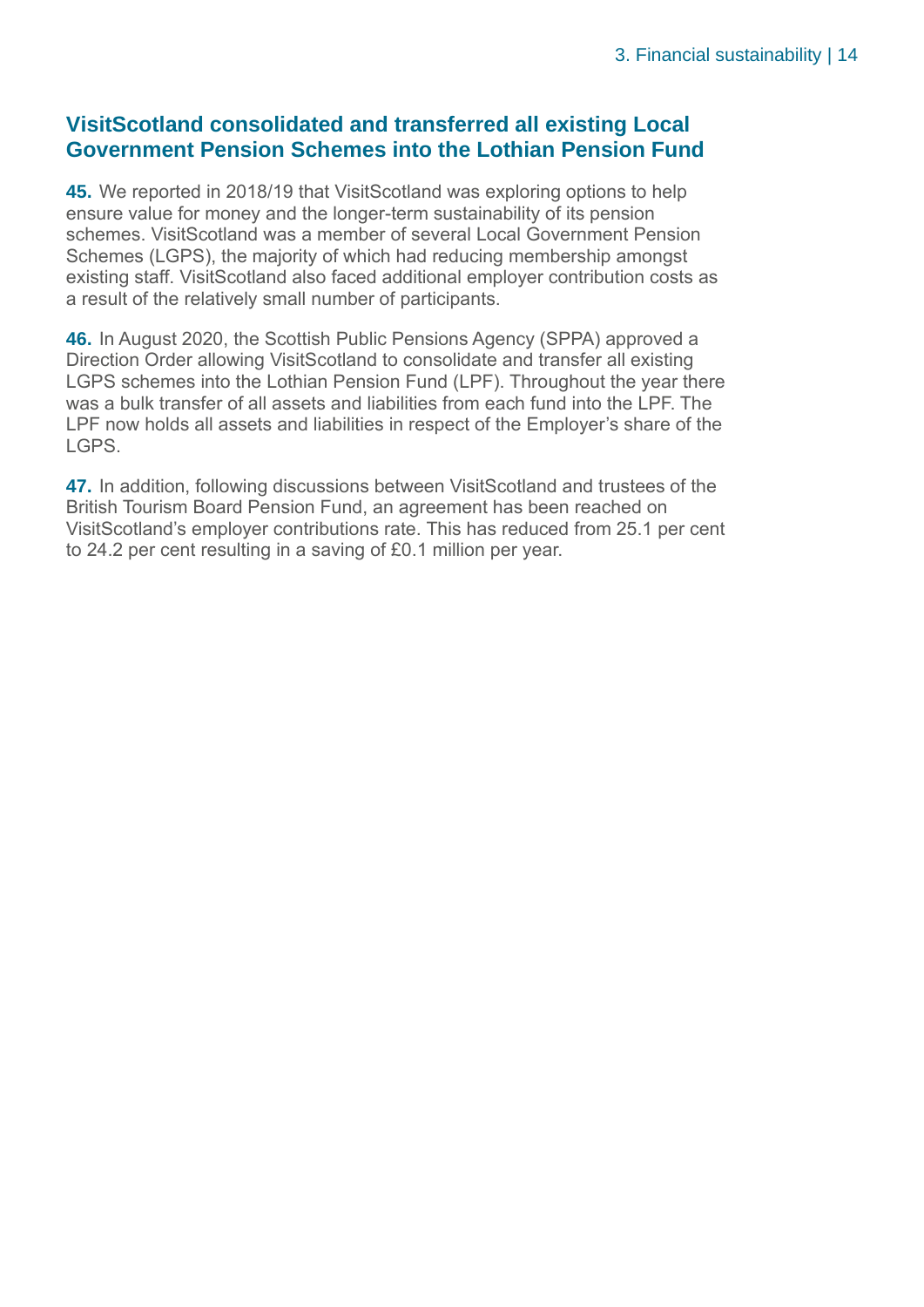## <span id="page-14-0"></span>**4. Governance and**

## **transparency**

The effectiveness of scrutiny and oversight, and transparent reporting of information.

### **Main judgements**

Arrangements have been adapted to reflect the impact of the Covid 19 pandemic. We have considered these measures and have concluded that VisitScotland has appropriate and effective governance.

In light of the impact of the Covid-19 pandemic and the importance of virtual access VisitScotland should continue to review the information that is available to the public on the website.

#### **The governance arrangements are appropriate and have been adapted in response to the Covid-19 pandemic**

**48.** The impact of the Covid-19 pandemic has been set out in the Governance Statement in VisitScotland's annual report and accounts. We reported in last year's annual report on the revised governance arrangements introduced by VisitScotland including:

- Meetings of governance groups and committees moved online
- Daily meetings of VisitScotland senior staff and the business continuity group
- Reprioritisation of the IT department's activities to ensure staff had the right equipment and support to work from home
- Paper processes, such as authorisation of write offs and invoice processing were moved to electronic
- VisitScotland staff worked with key stakeholders to help support the tourism and events industry

**49.** We have also reviewed revisions to key financial controls as a result of Covid 19 during 2020/21. As reported in our management letter, we can confirm that appropriate controls were in place and operating during the year.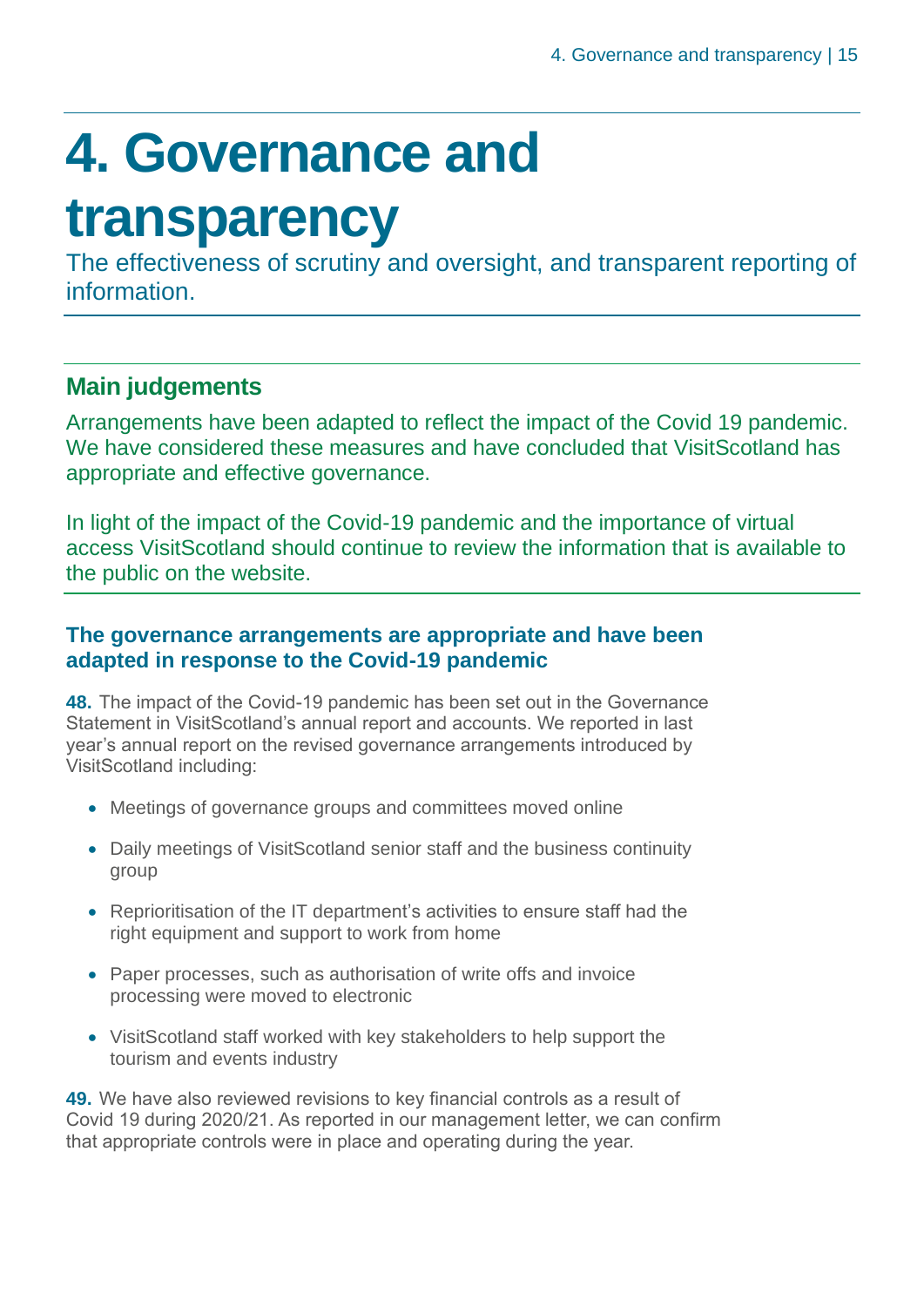#### **VisitScotland should explore opportunities to strengthen its openness and transparency**

**50.** Openness and transparency in how a body operates and makes decisions is key to supporting understanding and scrutiny. Transparency means that the public have access to understandable, relevant, and timely information about how the board is taking decisions and how it is using resources such as money, people, and assets.

**51.** As we have reported previously, in contrast to some other public bodies, VisitScotland board meetings are not open to the public. VisitScotland board minutes and action plans are published on its website. Board and committee papers and committee meeting minutes are not publicly available. In addition, performance against KPIs is not regularly reported on its website.

**52.** In light of the impact of the Covid-19 pandemic and the importance of virtual access to information additional information about finances and performance should be published on VisitScotland's website.

#### **The performance report was of a good standard but could be tailored to ensure clarity of message**

**53.** In addition to the opinion on the performance report we also consider the qualitative aspects of VisitScotland's performance report. The performance report should provide information on its main objectives and the principal risks faced. It should provide a fair, balanced, and understandable analysis of performance as well as helping stakeholders understand the financial statements.

**54.** VisitScotland made improvements to the performance report during the audit process. We recognise the work that VisitScotland has put in to developing this report, particularly during this challenging year. We will continue to work with VisitScotland, during 2021/22 and prior to the preparation of next year's annual report and accounts, as we believe the performance report could be tailored to better tell the story and support the reader.

### **Recommendation 2**

VisitScotland should review Audit Scotland's good practice note on improving the quality of central government annual report and accounts when preparing their 2021/22 performance report.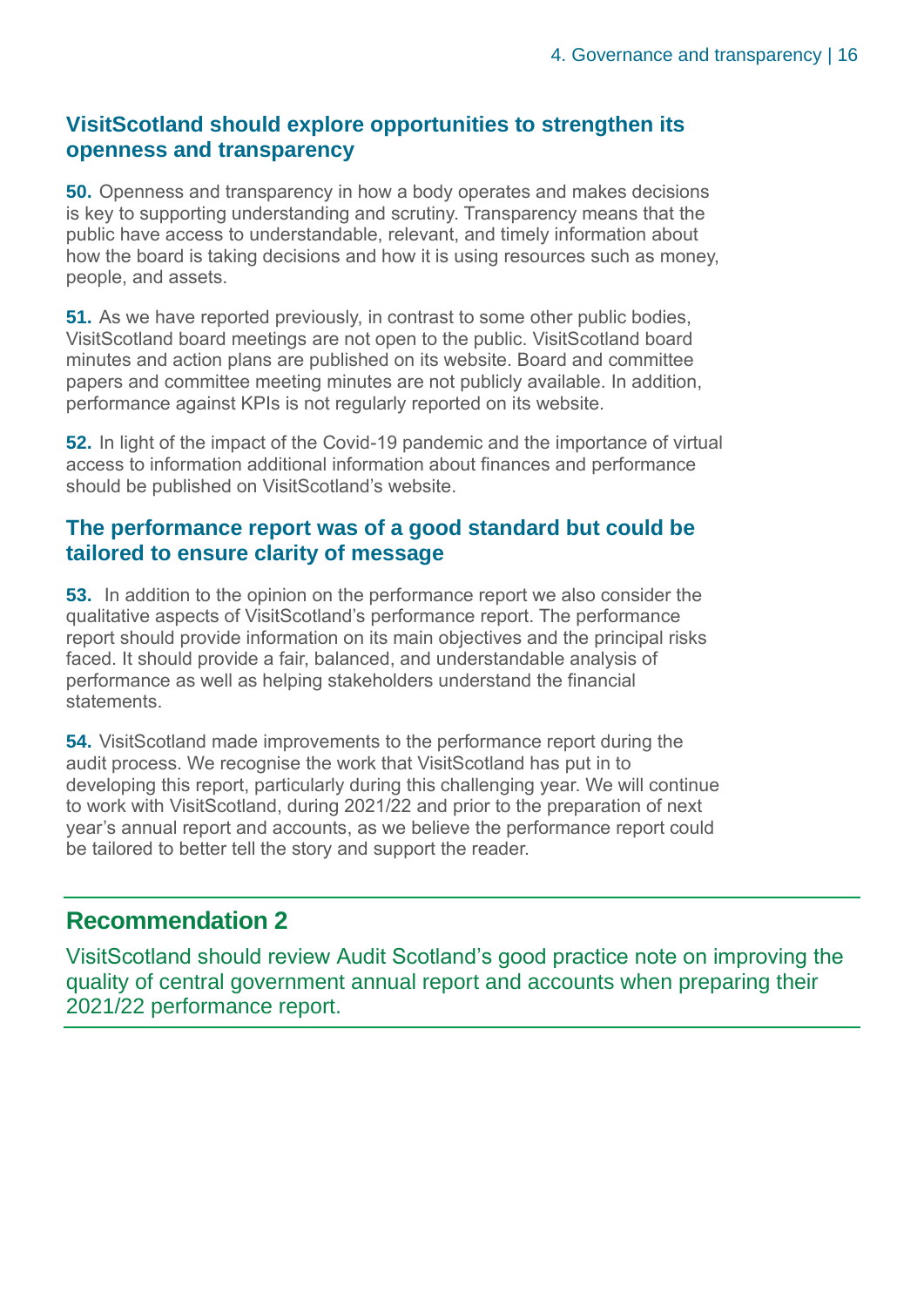## <span id="page-16-0"></span>**5. Value for money**

Using resources effectively and continually improving services.

### **Main judgements**

VisitScotland's Best Value policy demonstrates its commitment to continuous improvement.

There are appropriate performance management arrangements in place, but the reporting of service performance levels was paused as the organisation supported the response to the Covid-19 pandemic.

#### **VisitScotland has an appropriate Best Value framework in place**

**55.** [Ministerial guidance to Accountable Officers](https://www.gov.scot/publications/best-value-public-services-guidance-accountable-officers/) for public bodies and the [Scottish Public Finance Manual](https://www.gov.scot/publications/scottish-public-finance-manual/best-value/best-value/) (SPFM) sets out the accountable officer's duty to ensure that arrangements are in place to secure best value. The guidance sets out the key characteristics of best value and states that compliance with the duty of best value requires public bodies to take a systematic approach to self-evaluation and continuous improvement.

**56.** VisitScotland has a robust approach to gaining assurance in this regard including completing self-assessments against key guidance, including the Audit Scotland Best Value toolkits. This work has been completed by management in 2013, 2016 and again in 2019.

**57.** In July 2020, this approach was embedded in VisitScotland's new Best Value policy. The policy states that VisitScotland will undertake a review of Best Value every three years. It also states that management will seek to improve performance in a minimum of at least two areas with the intention that this will help to instil a culture of continuous improvement in the organisation. Every three years, the results of the scoring of the toolkits are to be reported to the Leadership Group, Audit and Risk Committee and Board. This demonstrate a commitment to continuous improvement which is embedded within the organisation.

#### **VisitScotland paused reporting of service performance levels during the Covid-19 pandemic**

**58.** VisitScotland's Key Performance Indicators (KPIs) are derived from its Economic Measurement Framework and focus on the economic impact of VisitScotland's main programmes.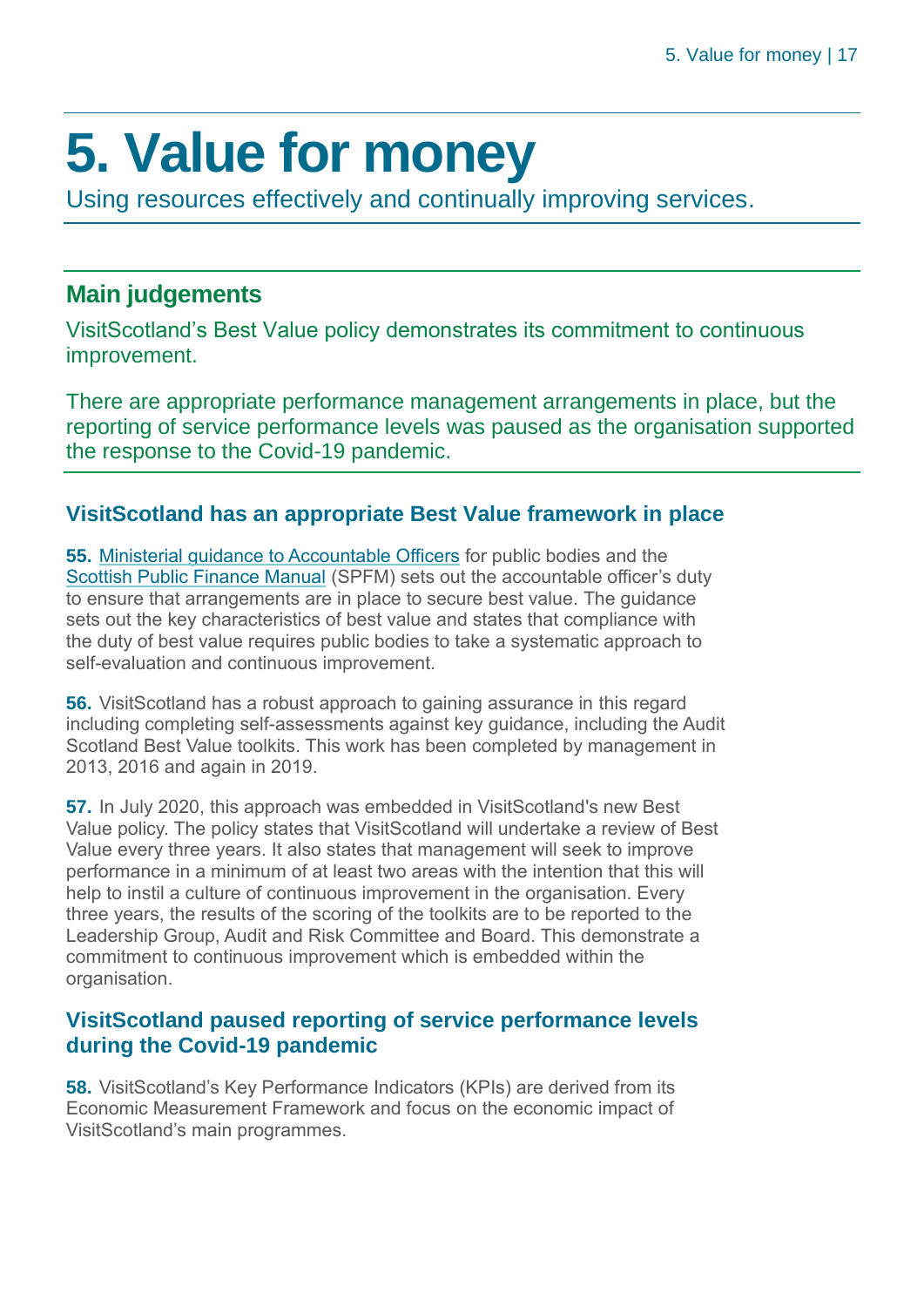**59.** Due to the impact of the Covid-19 pandemic on the industry, reporting against the economic indicators in 2020/21 was paused as a result of the change in VisitScotland's core activity during the financial year. VisitScotland will return to reporting against its Economic Measurement Framework indicators during 2021/22.

#### **National performance audit reports**

**60.** Audit Scotland carries out a national performance audit programme on behalf of the Accounts Commission and the Auditor General for Scotland. In 2020/21 a number of reports were published which may be of direct interest to the body. These are outlined in [Appendix 3.](#page-25-0)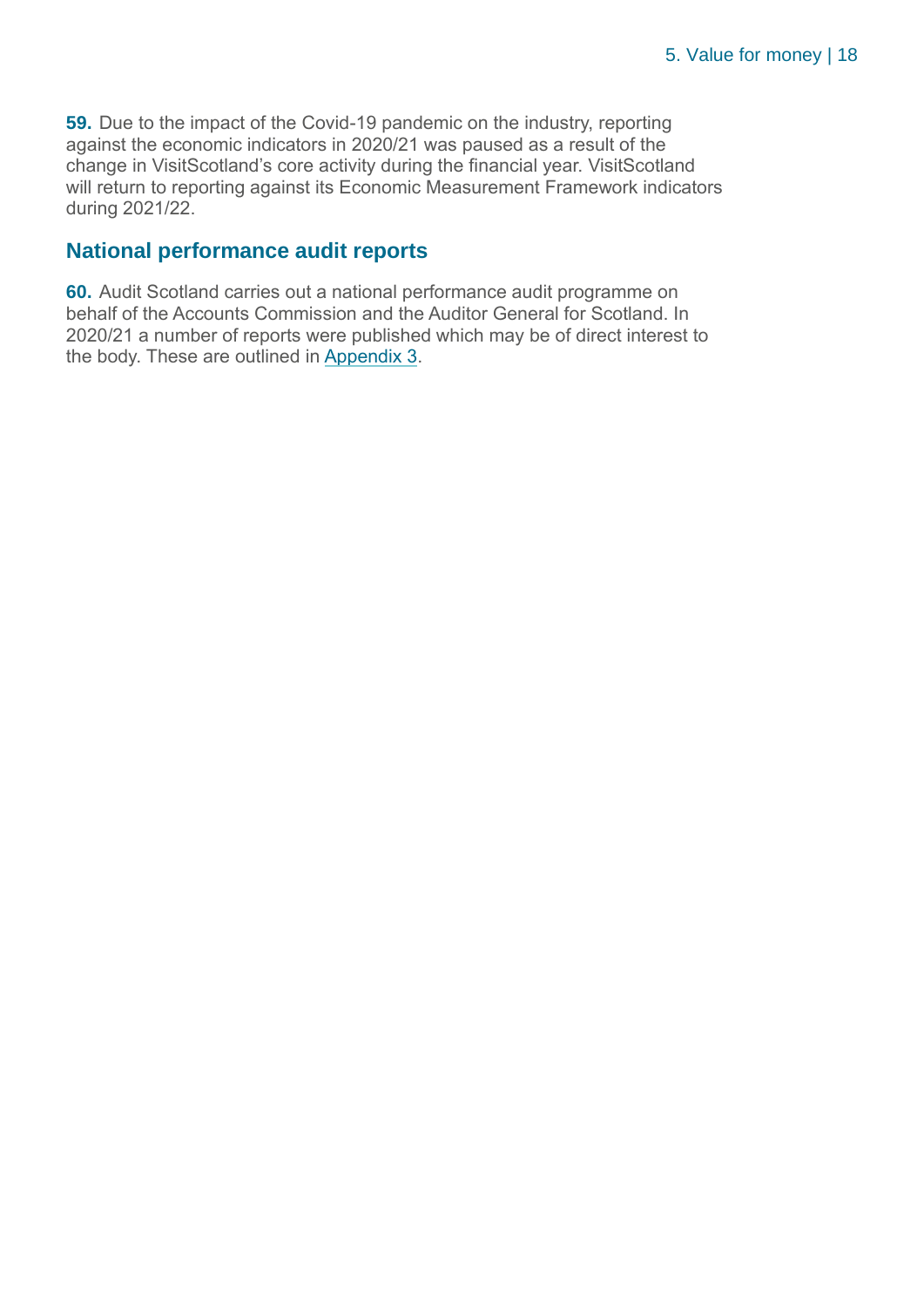## <span id="page-18-0"></span>**Appendix 1. Action plan 2020/21**

### **2020/21 recommendations**

| <b>Issue/risk</b>                                                                                                                                                                                                                                                                                                                                                                                                                                                                                                                                                                                                     | <b>Recommendation</b>                                                                                                                                                                                                                                                                                                             | <b>Agreed management</b><br>action/timing                                                                                  |
|-----------------------------------------------------------------------------------------------------------------------------------------------------------------------------------------------------------------------------------------------------------------------------------------------------------------------------------------------------------------------------------------------------------------------------------------------------------------------------------------------------------------------------------------------------------------------------------------------------------------------|-----------------------------------------------------------------------------------------------------------------------------------------------------------------------------------------------------------------------------------------------------------------------------------------------------------------------------------|----------------------------------------------------------------------------------------------------------------------------|
| 1. Medium to long-term<br>financial plan<br>The Events and Tourism<br>Sector is facing significant<br>economic challenges as it<br>looks to recover from the<br>pandemic.<br>VisitScotland's financial plans<br>and performance reporting<br>arrangements must properly<br>support the decision-making<br>processes. It is essential that<br>VisitScotland has the<br>necessary resources to<br>deliver this function.<br><b>Risk - Failure to properly</b><br>resource this function may<br>lead to reduced capacity to<br>deliver financial planning<br>activity and effective and<br>timely performance reporting. | VisitScotland should keep<br>under review the adequacy of<br>the resource requirements<br>across the organisation to<br>ensure that there is sufficient<br>capacity to successfully<br>support longer-term financial<br>sustainability through<br>effective financial planning<br>and performance reporting.<br>Paragraph 42 - 44 | Agreed. This will be kept<br>under review.<br>Responsible officer:<br><b>Michelle Lavery</b><br>Target date: 31 March 2022 |
| 2. Performance reporting<br>The performance report<br>within the annual report and<br>accounts could be tailored to<br>better tell the story and<br>ويجامع بجيم والمناسب                                                                                                                                                                                                                                                                                                                                                                                                                                              | <b>VisitScotland should review</b><br>Audit Scotland's good<br>practice note on improving<br>the quality of central<br>government annual report<br>and accounts when preparing                                                                                                                                                    | Agreed. This will be kept<br>under review.<br>Responsible officer:<br>Michelle Lavery<br>Target date: 30 June 2022         |

**Risk –** There is a risk that the performance report includes unnecessary information leading to the key messages being lost.

support the reader.

and accounts when preparing their 2021/22 performance report.

Paragraph 53 - 54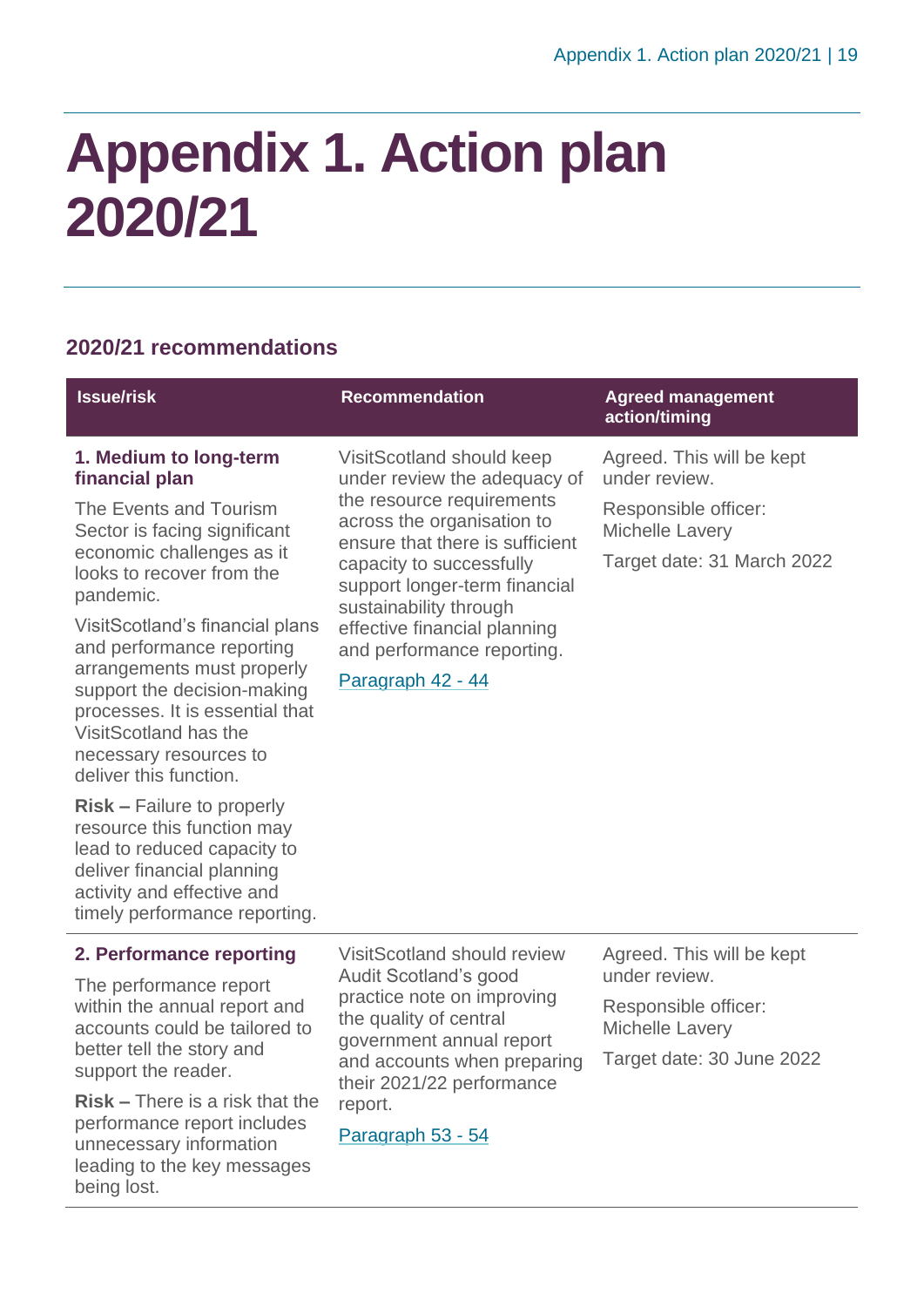### **Follow-up of prior year recommendations**

| <b>Issue/risk</b>                                      | <b>Recommendation</b>                                                                                                                                                                                                                                                                                                                                        | <b>Agreed management</b><br>action/timing                                                                                                                                                                    |
|--------------------------------------------------------|--------------------------------------------------------------------------------------------------------------------------------------------------------------------------------------------------------------------------------------------------------------------------------------------------------------------------------------------------------------|--------------------------------------------------------------------------------------------------------------------------------------------------------------------------------------------------------------|
| <b>PY 1. Group Accounts</b>                            | VisitScotland will need to<br>produce full group financial<br>statements in 2020/21. This<br>will include separate financial<br>statements for the group<br>position and VisitScotland as<br>a single entity. It should<br>consider how best to provide<br>segmental information.                                                                            | Complete<br>VisitScotland produced full<br>group financial statements for<br>2020/21.                                                                                                                        |
| <b>PY 2. Strategic Framework</b><br>and Corporate Plan | VisitScotland should assess<br>what changes have enabled it<br>to respond to the Covid-19<br>pandemic and what this<br>means for its future operating<br>model, strategic framework<br>and corporate plan. An<br>annual and corporate plan is<br>needed to set out its short<br>and medium-term response<br>and priorities and how this<br>will be achieved. | In progress<br>VisitScotland is currently<br>preparing an updated<br>corporate plan which will be<br>aligned to the objectives of<br>the Scottish Tourism<br><b>Emergency Response Group</b><br>action plan. |
| <b>PY 3. Business Support</b><br><b>Grants</b>         | VisitScotland should consider<br>how it will measure and<br>report on the impact of the<br>business support funds that it<br>is directly responsible for.<br>This could include the<br>number of business awarded<br>grants, the effectiveness of<br>processing as well as the<br>economic impact.                                                           | Complete<br>Final evaluation reports have<br>been prepared for the<br><b>Scottish Government</b><br>following the completion of<br>the Covid Grant Support<br>Schemes during 2021.                           |
| <b>PY 4. Performance Report</b>                        | Management could further<br>develop its performance<br>report to include more detail<br>on targets, risks and financial<br>performance and outcomes.                                                                                                                                                                                                         | In progress – see<br>Recommendation 2 above.                                                                                                                                                                 |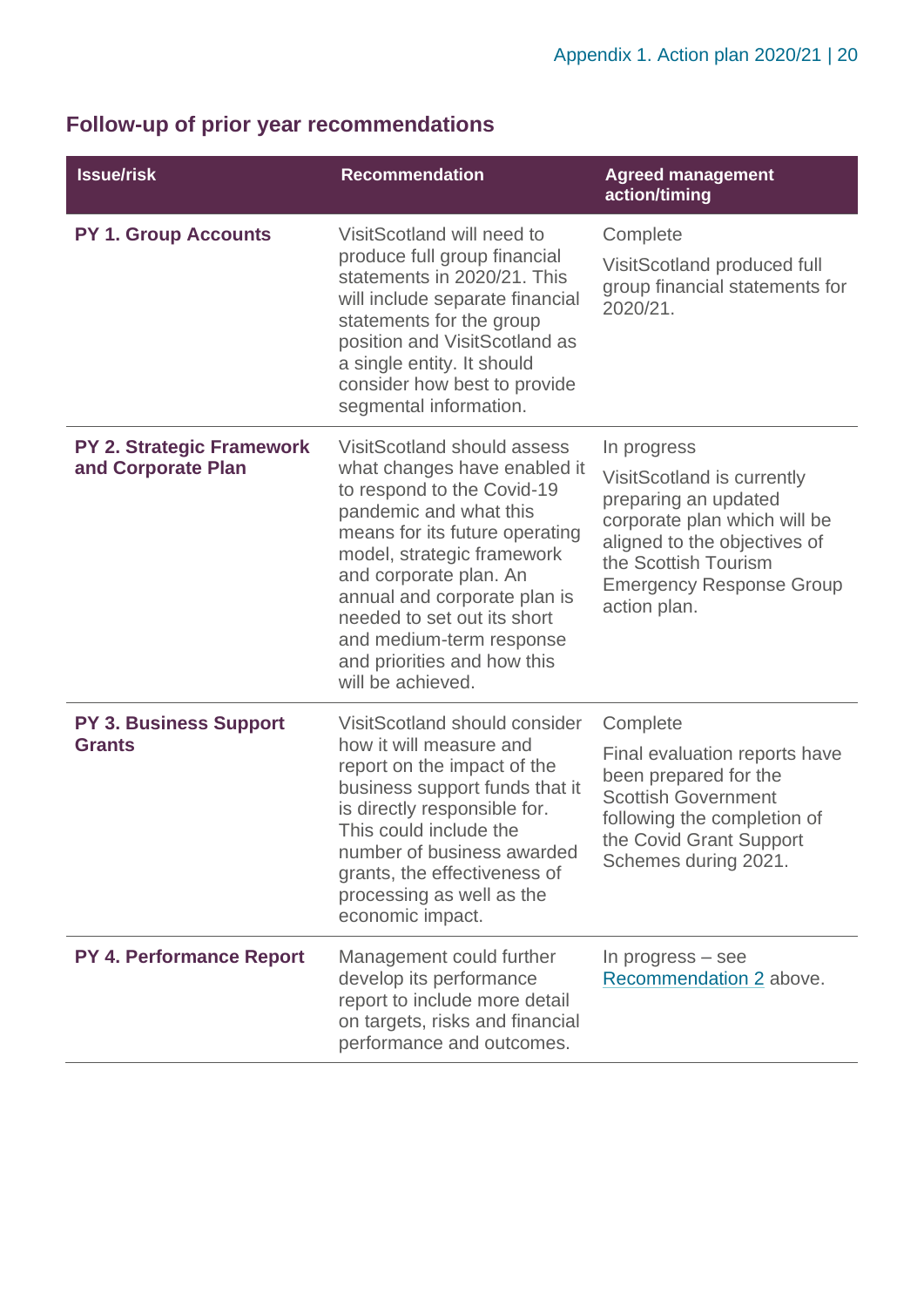| <b>Issue/risk</b>               | <b>Recommendation</b>                                                                                                                                                                                                                                             | <b>Agreed management</b><br>action/timing                                                                                                                                                                                                   |
|---------------------------------|-------------------------------------------------------------------------------------------------------------------------------------------------------------------------------------------------------------------------------------------------------------------|---------------------------------------------------------------------------------------------------------------------------------------------------------------------------------------------------------------------------------------------|
| <b>PY 5. Financial Strategy</b> | Management should further<br>develop medium to longer-<br>term financial plans against<br>the findings of our 'Scotland's<br>public finances' report, which<br>sets out the important<br>elements that should feature<br>in an overarching financial<br>strategy. | In progress $-$ see<br>Recommendation 1 above.<br>The Board approved a<br>budget setting process in<br>March 2021 that will set out<br>financial plans across the<br>short $(< 1$ year), medium<br>(1-3 years) and long-term<br>(10 years). |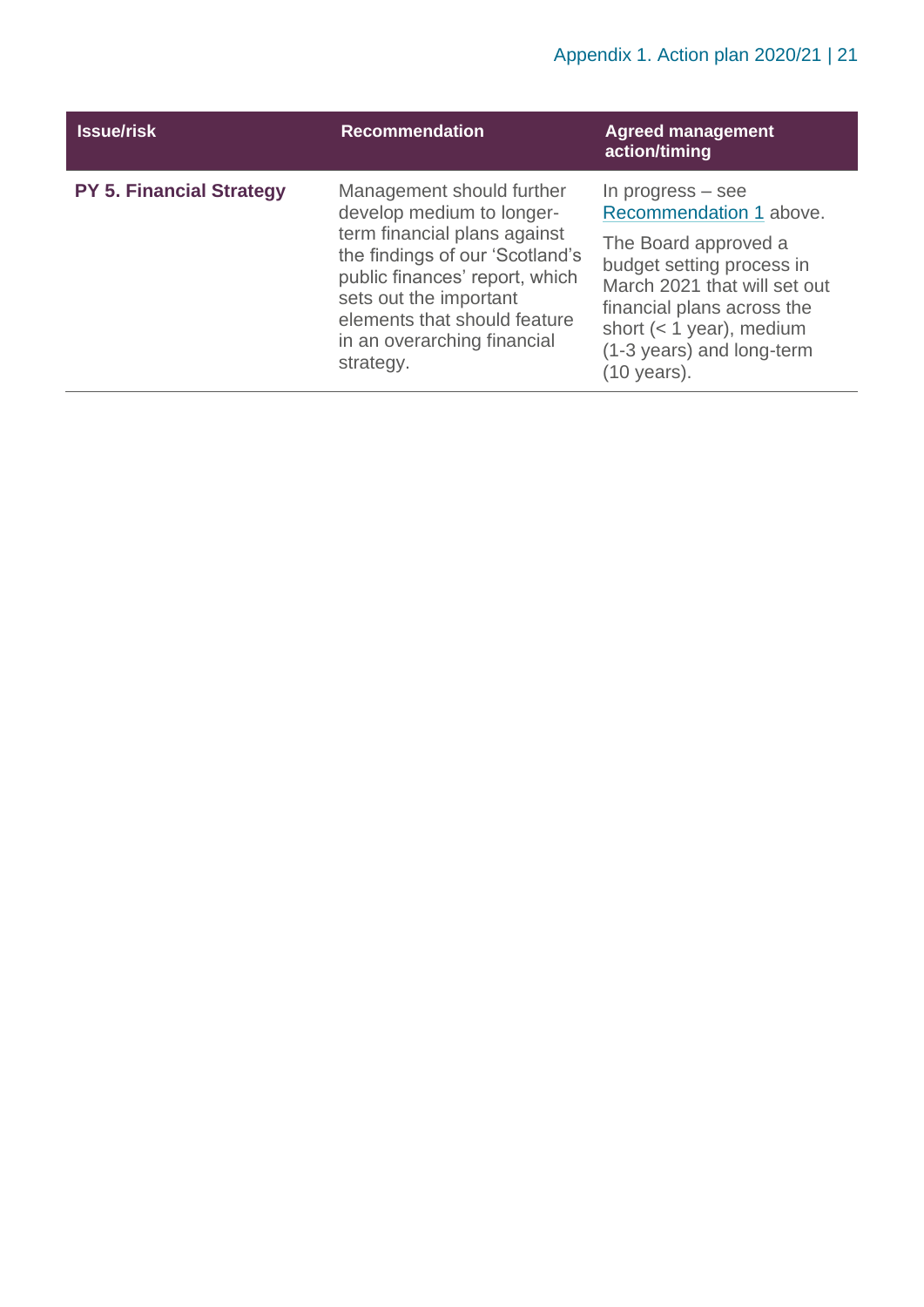## <span id="page-21-0"></span>**Appendix 2. Significant audit risks**

The table below sets out the audit risks we identified on the 2020/21 audit and how we addressed each risk in arriving at our conclusion. The risks are categorised between those where there is a risk of material misstatement in the financial statements and those relating to our wider responsibility under the [Code of Audit Practice 2016.](http://www.audit-scotland.gov.uk/report/code-of-audit-practice-2016)

#### **Risks of material misstatement in the financial statements**

| <b>Audit risk</b>                                                                                                                                                                                                                                                                                                                                                                                                                                         | <b>Assurance procedure</b>                                                                                                                                                                                                                                                                                                                                 | <b>Results and conclusions</b>                                                                                                                                                                                                                                                                                                                                                                                                                                                                                                                                                                                                                                                                                  |
|-----------------------------------------------------------------------------------------------------------------------------------------------------------------------------------------------------------------------------------------------------------------------------------------------------------------------------------------------------------------------------------------------------------------------------------------------------------|------------------------------------------------------------------------------------------------------------------------------------------------------------------------------------------------------------------------------------------------------------------------------------------------------------------------------------------------------------|-----------------------------------------------------------------------------------------------------------------------------------------------------------------------------------------------------------------------------------------------------------------------------------------------------------------------------------------------------------------------------------------------------------------------------------------------------------------------------------------------------------------------------------------------------------------------------------------------------------------------------------------------------------------------------------------------------------------|
| 1. Risk of management<br>override of controls<br><b>International Auditing</b><br>Standards require that audits<br>are planned to consider the<br>risk of material misstatement<br>in the financial statements<br>caused by fraud, which is<br>presumed to be a significant<br>risk in any audit. This<br>includes consideration of the<br>risk of management override<br>of controls to change the<br>position disclosed in the<br>financial statements. | • Detailed testing of journal<br>entries.<br>• Assessment of<br>appropriateness of<br>accounting estimates.<br>• Cut-off testing to confirm<br>income and expenditure is<br>accounted for in the correct<br>financial year.<br>• Identification and<br>evaluation of any significant<br>transactions that are outside<br>the normal course of<br>business. | <b>Results: No unusual or</b><br>inappropriate transactions<br>were identified as part of our<br>detailed journal testing.<br>A review of accounting<br>estimates did not show any<br>evidence of bias.<br>Focussed testing on income<br>and expenditure did not<br>identify any instances of<br>management override of<br>controls.<br>Within substantive testing we<br>considered whether<br>transactions were within the<br>normal course of business.<br>When selecting samples, we<br>reviewed ledger or<br>transaction listings that were<br>outside the normal course of<br>business.<br><b>Conclusion: Satisfactory, we</b><br>did not identify any incidents<br>of management override of<br>controls. |
| 2. Risk of material<br>misstatement due to fraud<br>in expenditure<br>The Financial Reporting<br><b>Council's Practice Note 10</b>                                                                                                                                                                                                                                                                                                                        | • Walk-through of controls<br>over expenditure.<br>• Review of VisitScotland's<br>arrangements to prevent and<br>detect fraud.                                                                                                                                                                                                                             | <b>Results:</b> During the audit, we<br>reviewed this risk and<br>concluded that, while it still<br>represented a risk of material<br>misstatement, it did not                                                                                                                                                                                                                                                                                                                                                                                                                                                                                                                                                  |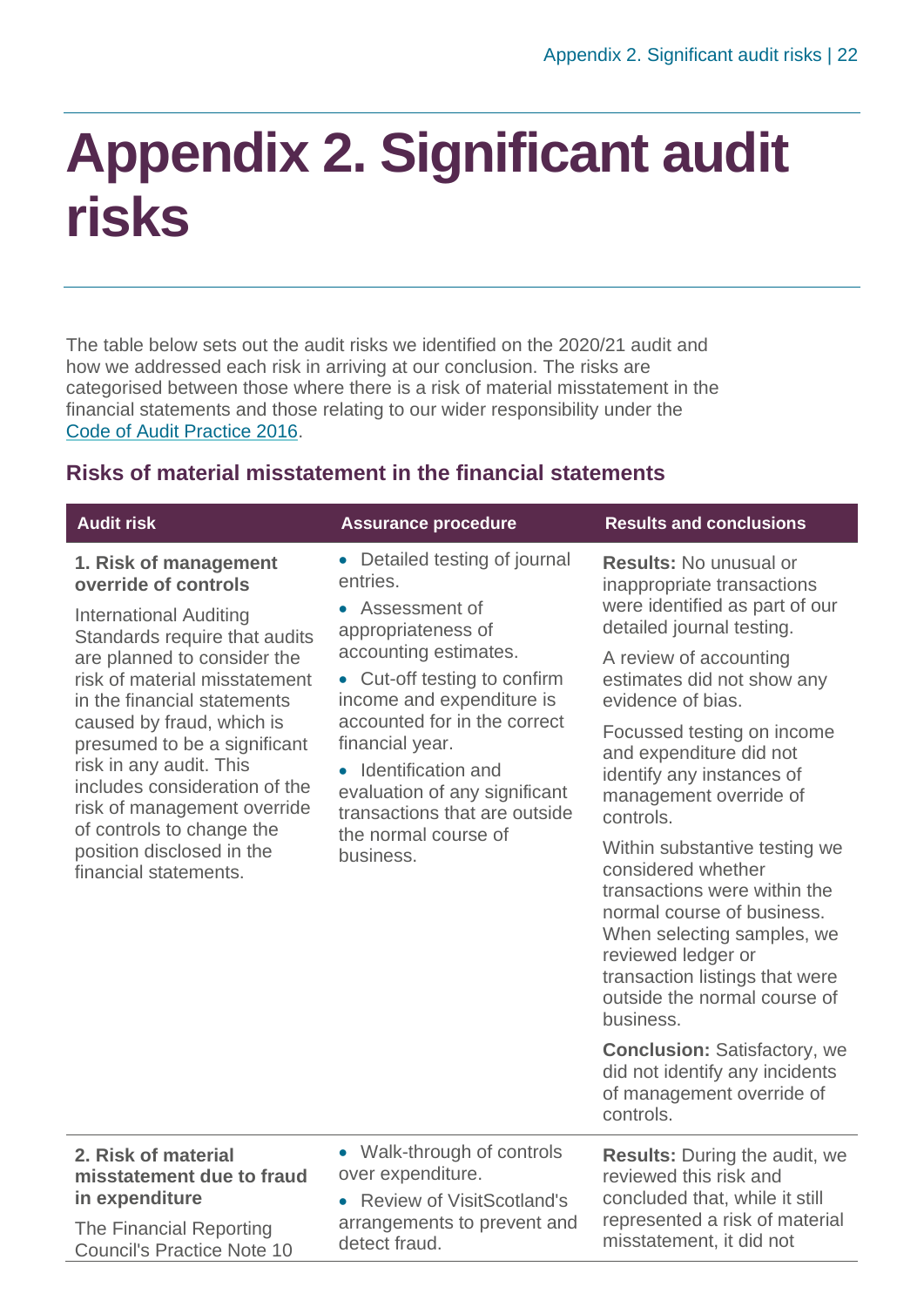| <b>Audit risk</b>                                                                                                                                                                                                                                                                  | <b>Assurance procedure</b>                                                                                                                                                                                                                                                                                                                 | <b>Results and conclusions</b>                                                                                                                                                                                                                     |
|------------------------------------------------------------------------------------------------------------------------------------------------------------------------------------------------------------------------------------------------------------------------------------|--------------------------------------------------------------------------------------------------------------------------------------------------------------------------------------------------------------------------------------------------------------------------------------------------------------------------------------------|----------------------------------------------------------------------------------------------------------------------------------------------------------------------------------------------------------------------------------------------------|
| extends the requirements of<br>ISA 240 to include the<br>consideration of fraud in<br>expenditure for public bodies.<br>The extent and nature of<br>expenditure, particularly the<br>new business support grants<br>to third parties, means there<br>is an inherent risk of fraud. | • Testing of expenditure<br>transactions focusing on the<br>areas of greatest risk,<br>including business support<br>grants awarded to third<br>parties.<br>• Cut-off testing to confirm<br>expenditure is accounted for<br>in the correct financial year.<br>• Consideration of internal<br>audit's review of business<br>support grants. | represent a significant risk of<br>material misstatement (as<br>defined by ISA (UK) 315) for<br>the 2020/21 financial<br>statements.                                                                                                               |
|                                                                                                                                                                                                                                                                                    |                                                                                                                                                                                                                                                                                                                                            | As a result, we did not require<br>to undertake any specific<br>targeted audited work to<br>address this risk as our<br>routine testing of expenditure<br>for the final statements audit<br>was sufficient to provide<br>assurance over this risk. |
|                                                                                                                                                                                                                                                                                    |                                                                                                                                                                                                                                                                                                                                            | No issues were identified<br>from our audit testing.                                                                                                                                                                                               |
|                                                                                                                                                                                                                                                                                    |                                                                                                                                                                                                                                                                                                                                            | <b>Conclusion: Satisfactory.</b>                                                                                                                                                                                                                   |
| 3. Risk of error in<br>estimation and judgements                                                                                                                                                                                                                                   | • Assess the scope,<br>independence and<br>competence of the                                                                                                                                                                                                                                                                               | <b>Results:</b> We discussed the<br>valuation process with the                                                                                                                                                                                     |
| There is a significant degree<br>of subjectivity in the<br>measurement and valuation<br>of the material account areas<br>of pensions, non-current<br>assets and provisions. The<br>extent of judgement involved<br>increases the risk of material                                  | professionals engaged in<br>providing estimates for non-<br>current assets and pensions.                                                                                                                                                                                                                                                   | valuer, reviewed the reports<br>and confirmed these to asset<br>valuations in the accounts<br>with no issues identified.                                                                                                                           |
|                                                                                                                                                                                                                                                                                    | • Focused substantive<br>testing of classification and<br>valuation of non-current<br>assets.                                                                                                                                                                                                                                              | We discussed the valuation<br>process with the actuary,<br>reviewed the reports and<br>confirmed these to pensions                                                                                                                                 |
| misstatement and requires a<br>specific audit focus.                                                                                                                                                                                                                               | • Assess the<br>appropriateness of actuarial<br>assumptions.                                                                                                                                                                                                                                                                               | valuations in the accounts<br>with no issues identified.                                                                                                                                                                                           |
|                                                                                                                                                                                                                                                                                    | • Testing of pension<br>disclosures.                                                                                                                                                                                                                                                                                                       | No issues were identified<br>from audit testing in areas<br>with significant estimation                                                                                                                                                            |
|                                                                                                                                                                                                                                                                                    | • Review and testing of<br>other significant accounting                                                                                                                                                                                                                                                                                    | and judgement.                                                                                                                                                                                                                                     |
|                                                                                                                                                                                                                                                                                    | estimates and disclosures<br>including accruals, provisions<br>and any contingent liabilities.                                                                                                                                                                                                                                             | <b>Conclusion: Satisfactory.</b>                                                                                                                                                                                                                   |
| 4. Group accounting and<br>reporting arrangements<br>In March 2020, a subsidiary<br>company, Cycling World<br>Championships 2023 Ltd<br>(CWC Ltd), was formally<br>created as a wholly owned<br>subsidiary of VisitScotland.<br>2020/21 will be the first full                     | • Review of governance<br>arrangements and internal<br>audit work in this area.                                                                                                                                                                                                                                                            | <b>Results: Audit adjustments</b><br>were made to the annual<br>accounts of CWC Ltd. These                                                                                                                                                         |
|                                                                                                                                                                                                                                                                                    | <b>Examination of disclosures</b><br>made in the annual report<br>and accounts.                                                                                                                                                                                                                                                            | adjustments have been<br>correctly amended in the<br>group accounts.                                                                                                                                                                               |
|                                                                                                                                                                                                                                                                                    | • Review of CWC Ltd<br>consolidation pack and<br>assurance checklist from the                                                                                                                                                                                                                                                              | No other issues were<br>identified from audit testing in<br>group accounts.                                                                                                                                                                        |
| year of VisitScotland group<br>accounts. There is a risk that                                                                                                                                                                                                                      | external auditor.                                                                                                                                                                                                                                                                                                                          | <b>Conclusion: Satisfactory.</b>                                                                                                                                                                                                                   |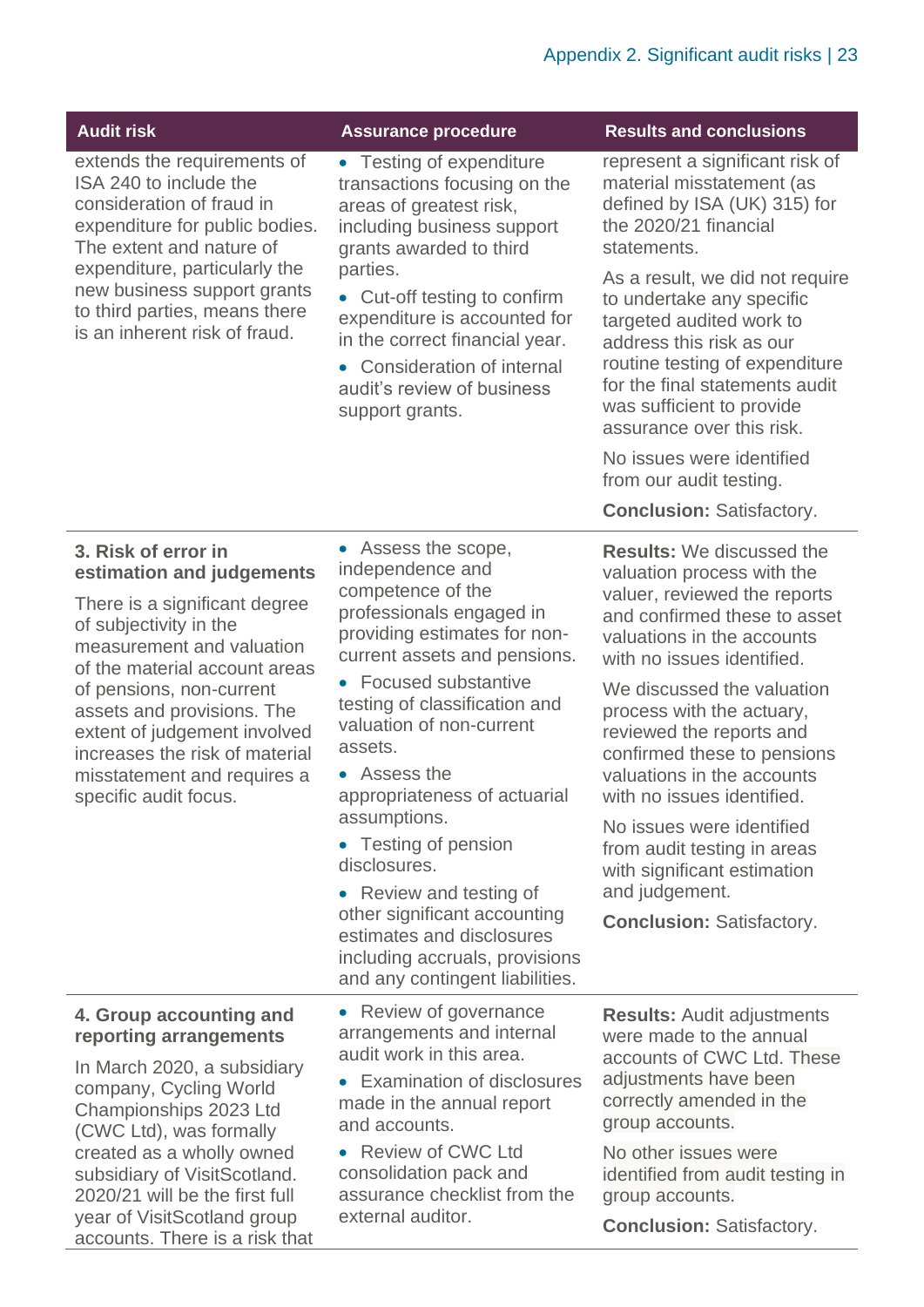| <b>Audit risk</b>                                                                                                                       | <b>Assurance procedure</b>                                                                                    | <b>Results and conclusions</b> |
|-----------------------------------------------------------------------------------------------------------------------------------------|---------------------------------------------------------------------------------------------------------------|--------------------------------|
| transactions and balances<br>are not accounted or<br>disclosed appropriately in the<br>financial statements and<br>corresponding notes. | • Testing of consolidation<br>adjustments and the<br>elimination of intra-group<br>transactions and balances. |                                |

#### **Risks identified from the auditor's wider responsibility under the Code of Audit Practice**

| <b>Audit risk</b>                                                                                                                                                                                                                                                                                                                                                                                                                                                                                                                                                                                                                                                                                                                             | <b>Assurance procedure</b>                                                                                                                                                                     | <b>Results and conclusions</b>                                                                                                                                                                                                                                                                                                                                                                                                                                                                                                                                                                                   |
|-----------------------------------------------------------------------------------------------------------------------------------------------------------------------------------------------------------------------------------------------------------------------------------------------------------------------------------------------------------------------------------------------------------------------------------------------------------------------------------------------------------------------------------------------------------------------------------------------------------------------------------------------------------------------------------------------------------------------------------------------|------------------------------------------------------------------------------------------------------------------------------------------------------------------------------------------------|------------------------------------------------------------------------------------------------------------------------------------------------------------------------------------------------------------------------------------------------------------------------------------------------------------------------------------------------------------------------------------------------------------------------------------------------------------------------------------------------------------------------------------------------------------------------------------------------------------------|
| 5. Risk to financial<br>sustainability and capacity<br>VisitScotland has a key role<br>in planning and supporting<br>the tourism and events<br>industries' recovery from the<br>impact of the Covid-19<br>pandemic. As at 10 March<br>2021 Visit Scotland was<br>responsible for distributing<br>£82 million across 18 funds.<br>Coordinating and managing<br>this will continue to have a<br>significant impact on<br>VisitScotland's plans and<br>staff. Income from<br>commercial activities is likely<br>to remain low in future years,<br>with more reliance on<br>government funding. As a<br>result, VisitScotland will need<br>to reassess its current<br>operating model and strategic<br>plans, including finance and<br>workforce. | • Review governance<br>committee papers and<br>decision making.<br>• Assess appropriateness of<br>longer-term plans, strategies,<br>and forecasts.<br>• Discussions with senior<br>management. | <b>Results: VisitScotland</b><br>successfully delivered a<br>programme of Covid-19<br>funding schemes to support<br>organisations and individuals<br>within the Events & Tourism<br>Sector during 2020/21.<br>VisitScotland is a key<br>member of STERG and has a<br>significant role to play in<br>supporting economic<br>recovery within the sector.<br>Action has been taken to<br>improve internal financial<br>planning activity over the<br>short, medium and longer<br>term to align financial support<br>with identified actions to<br>achieve corporate objectives.<br><b>Conclusion: Satisfactory.</b> |
| <b>6. Risk to the effectiveness</b><br>of governance<br>arrangements<br>There is an increased risk to<br>governance and transparency<br>and counter-fraud<br>arrangements associated<br>with the Covid-19 pandemic.<br>VisitScotland adapted quickly<br>during 2020 to enable it to<br>continue operating. There is a                                                                                                                                                                                                                                                                                                                                                                                                                         | • Review of governance<br>committee papers and<br>decision making.<br>• Consideration of internal<br>audit reports.<br>• Monitor progress in<br>following up NFI matches.                      | <b>Results:</b> We identified<br>appropriate systems and<br>processes had been<br>established to design,<br>administer, and manage the<br>individual Covid-19 Business<br><b>Support Grant Funds.</b><br>Overarching governance<br>arrangements had been<br>established to oversee and<br>coordinate the internal                                                                                                                                                                                                                                                                                                |

risk that these changes

I

arrangements. These were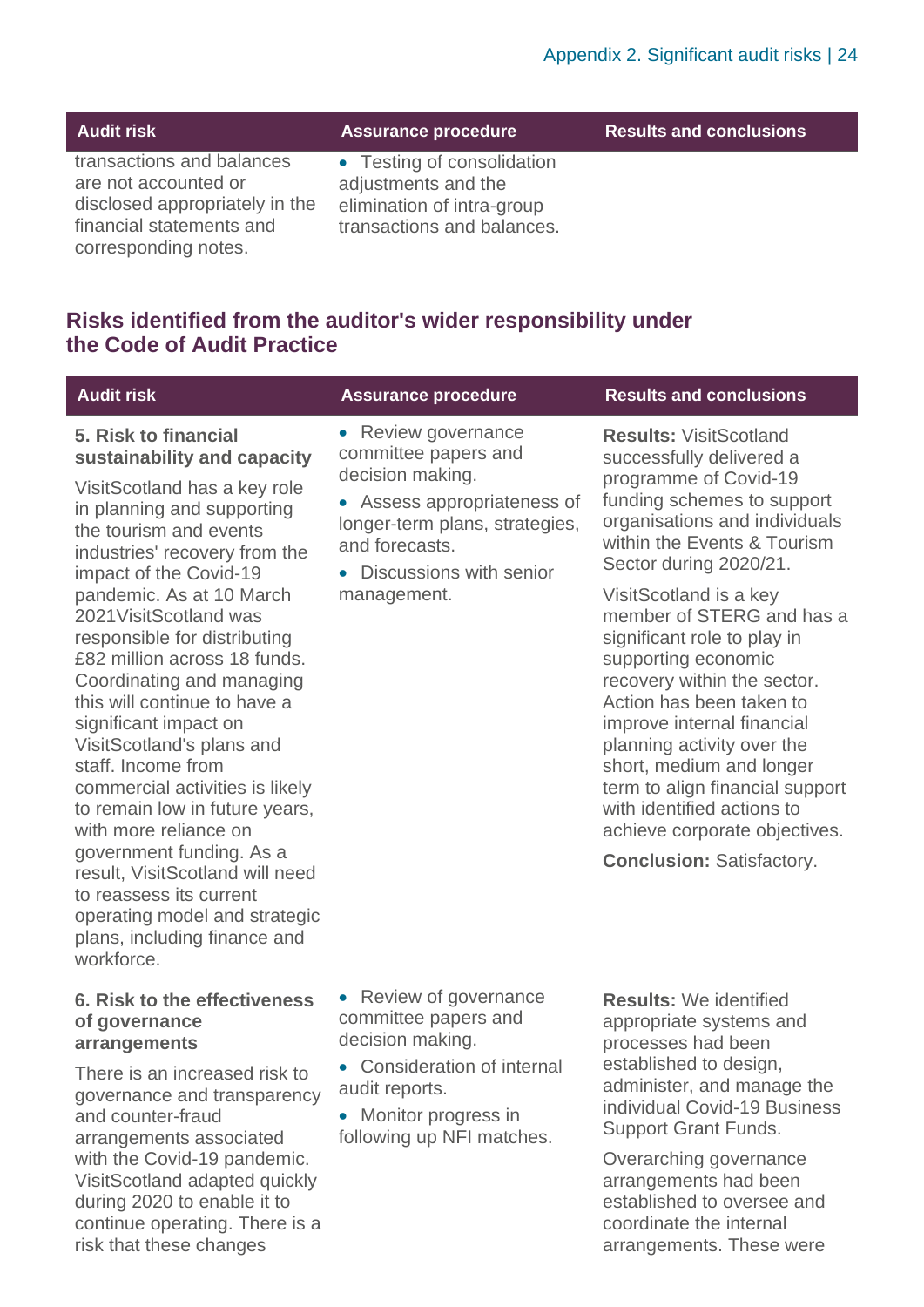| <b>Audit risk</b>                                                                                       | <b>Assurance procedure</b> | <b>Results and conclusions</b>                                                                                                                                                                                |
|---------------------------------------------------------------------------------------------------------|----------------------------|---------------------------------------------------------------------------------------------------------------------------------------------------------------------------------------------------------------|
| impacted on the effectiveness<br>of the governance and<br>counter-fraud arrangements<br>during 2020/21. |                            | supported by regular and<br>timely performance and<br>financial reporting<br>arrangements, which<br>included regular updates to<br>the Board and Audit and Risk<br>Committee.                                 |
|                                                                                                         |                            | Our review of the key<br>systems identified<br>established key controls<br>including specific actions to<br>detect and prevent fraud.<br>These controls were found to<br>be operating as expected.            |
|                                                                                                         |                            | Our substantive testing<br>considered whether<br>transactions were correctly<br>assessed and paid within the<br>terms of individual grant<br>schemes. No issues were<br>identified from this audit<br>testing |
|                                                                                                         |                            | <b>Conclusion: Satisfactory.</b>                                                                                                                                                                              |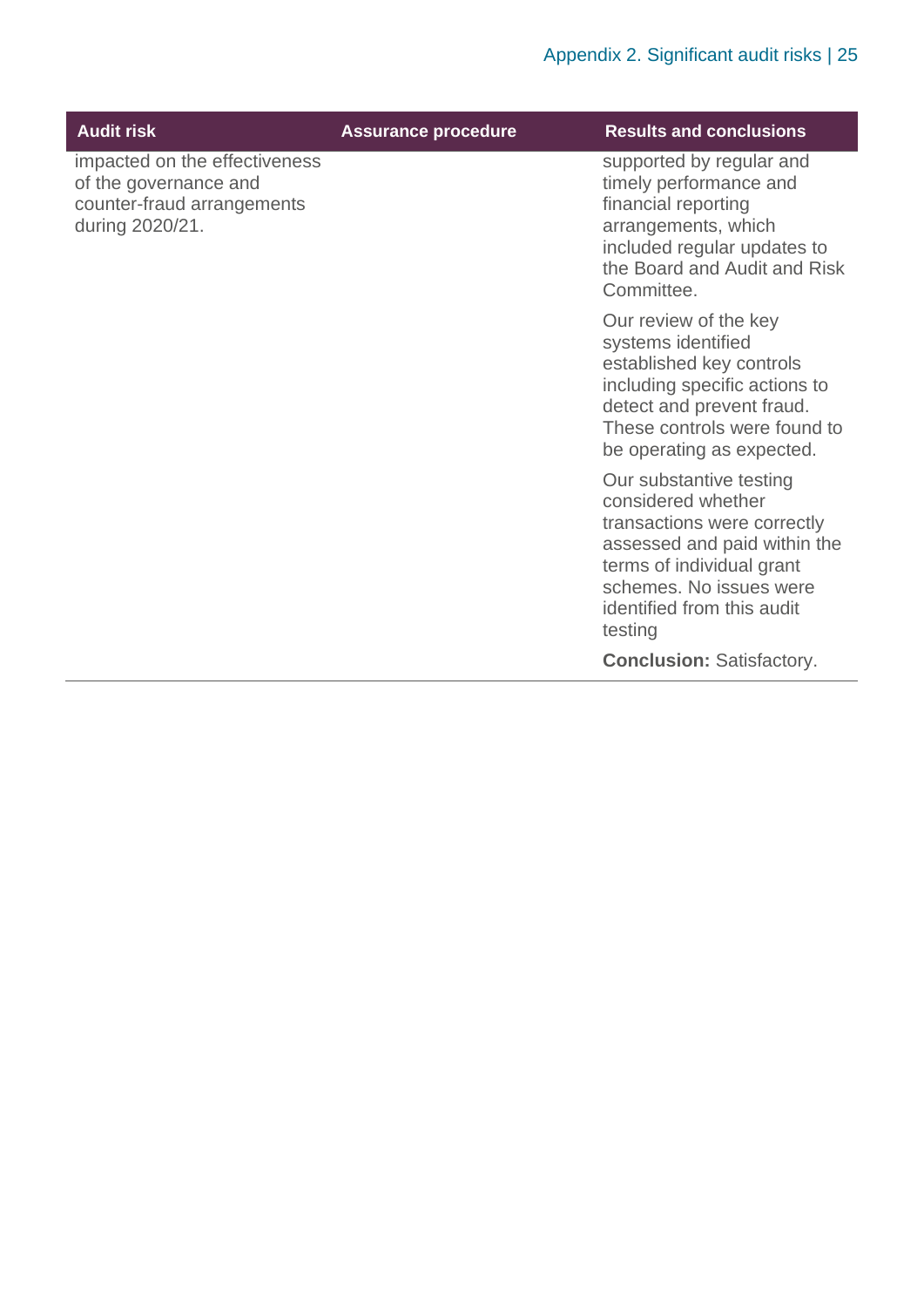## <span id="page-25-0"></span>**Appendix 3. Summary of 2020/21 national performance reports**

April [Affordable housing](https://www.audit-scotland.gov.uk/report/affordable-housing)

June [Highlands and Islands Enterprise: Management of Cairngorm mountain and](https://www.audit-scotland.gov.uk/report/highlands-and-islands-enterprise-management-of-cairngorm-mountain-and-funicular-railway)  [funicular railway](https://www.audit-scotland.gov.uk/report/highlands-and-islands-enterprise-management-of-cairngorm-mountain-and-funicular-railway)

[Local government in Scotland Overview 2020](https://www.audit-scotland.gov.uk/report/local-government-in-scotland-overview-2020)

July [The National Fraud Initiative in Scotland 2018/19](https://www.audit-scotland.gov.uk/report/the-national-fraud-initiative-in-scotland-201819)

**January** [Digital progress in local government](https://www.audit-scotland.gov.uk/report/digital-progress-in-local-government) [Local government in Scotland: Financial overview 2019/20](https://www.audit-scotland.gov.uk/report/local-government-in-scotland-financial-overview-201920)

February [NHS in Scotland 2020](https://www.audit-scotland.gov.uk/report/nhs-in-scotland-2020)

March [Improving outcomes for young people through school education](https://www.audit-scotland.gov.uk/report/improving-outcomes-for-young-people-through-school-education)